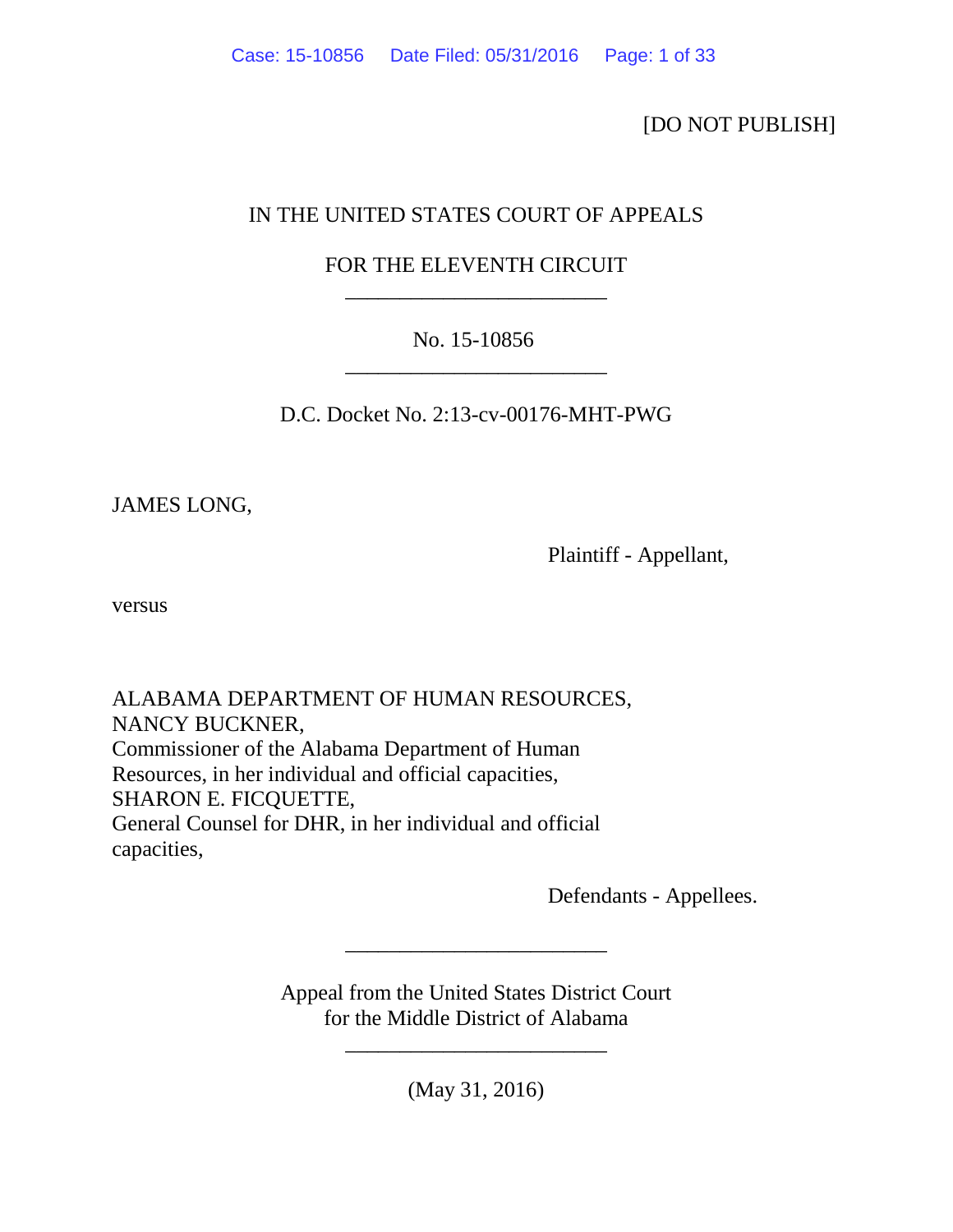Before ROSENBAUM, JULIE CARNES, and DUBINA, Circuit Judges. JULIE CARNES, Circuit Judge:

Plaintiff James Long appeals the district court's order granting summary judgment on his race discrimination and retaliation claims under 42 U.S.C. § 1981 and Title VII of the Civil Rights Act of 1964, 42 U.S.C. § 2000e *et seq.*, and dismissing without prejudice his state law claim under the Alabama State Employees Protection Act ("ASEPA"), Alabama Code § 36-26A-1 *et seq*. After a careful review of the record, and with the benefit of oral argument, we affirm the district court's grant of summary judgment on Plaintiff's federal race discrimination claim and reverse its grant of summary judgment on Plaintiff's federal retaliation claim. We remand Plaintiff's retaliation claim and his state law claim to the district court for proceedings consistent with this opinion.

#### **BACKGROUND**

# **I. Facts**

This case arises from Plaintiff's employment with and termination from the Alabama Department of Human Resources ("the Department"). The Department is a state agency that administers family and child welfare programs in Alabama. Plaintiff, a black male, worked as an attorney in the Department's legal department from 1983 until he was terminated in 2012. At all times relevant to this litigation, Nancy Buckner was the Department's Commissioner. As Commissioner, Buckner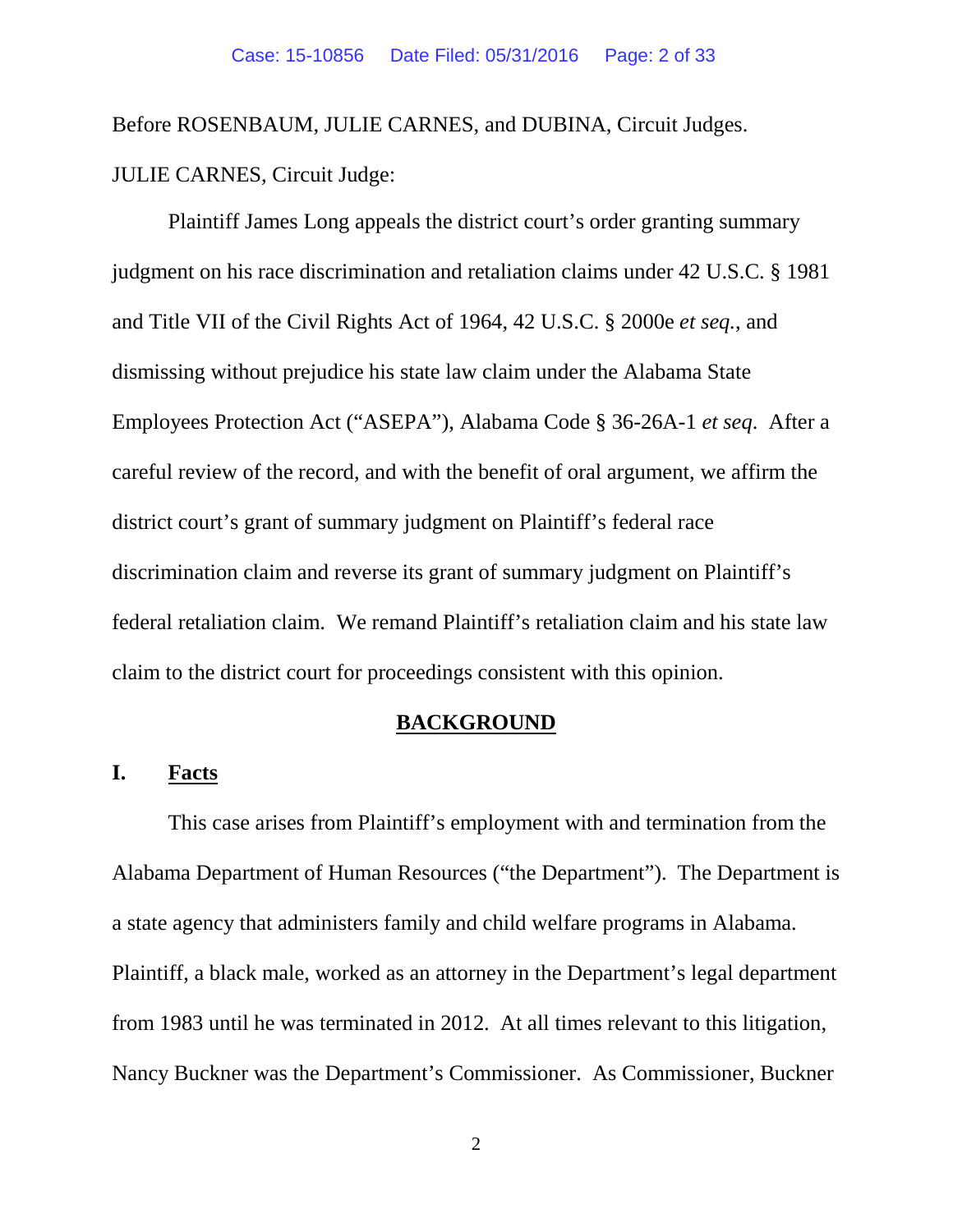was the final decisionmaker as to all Department employment decisions. Sharon Ficquette was the Department's general counsel and Plaintiff's direct supervisor from 2005 until he was terminated.

# **A. Plaintiff's Hiring and Promotions**

Plaintiff was hired by the Department as an Attorney I, which was an entry level position under Alabama's merit civil service system. He was promoted to Attorney II in 1984 and to Attorney III in 1987. Attorney III is the highest merit rank Plaintiff obtained while he worked at the Department.<sup>[1](#page-2-0)</sup> However, Plaintiff received a significant promotion outside the merit system in 2006, when he was appointed as the Department's Deputy Attorney General ("Deputy AG") by then Alabama Attorney General Troy King. As Deputy AG, Plaintiff served directly under the Department's general counsel, Ms. Ficquette.

Plaintiff was in the Deputy AG position when he was terminated. His duties in that position included representing the Department and its staff in litigation, reviewing and drafting legislation pertaining to the Department's operations, supervising the Montgomery Regional Office and the Office of Criminal History Checks, and providing legal advice to Department staff members on issues related to their duties.

## **B. The Unpaid Invoice Dispute**

<span id="page-2-0"></span> $<sup>1</sup>$  The general counsel is the only attorney in the Department's legal department who holds the</sup> highest merit designation of Attorney IV.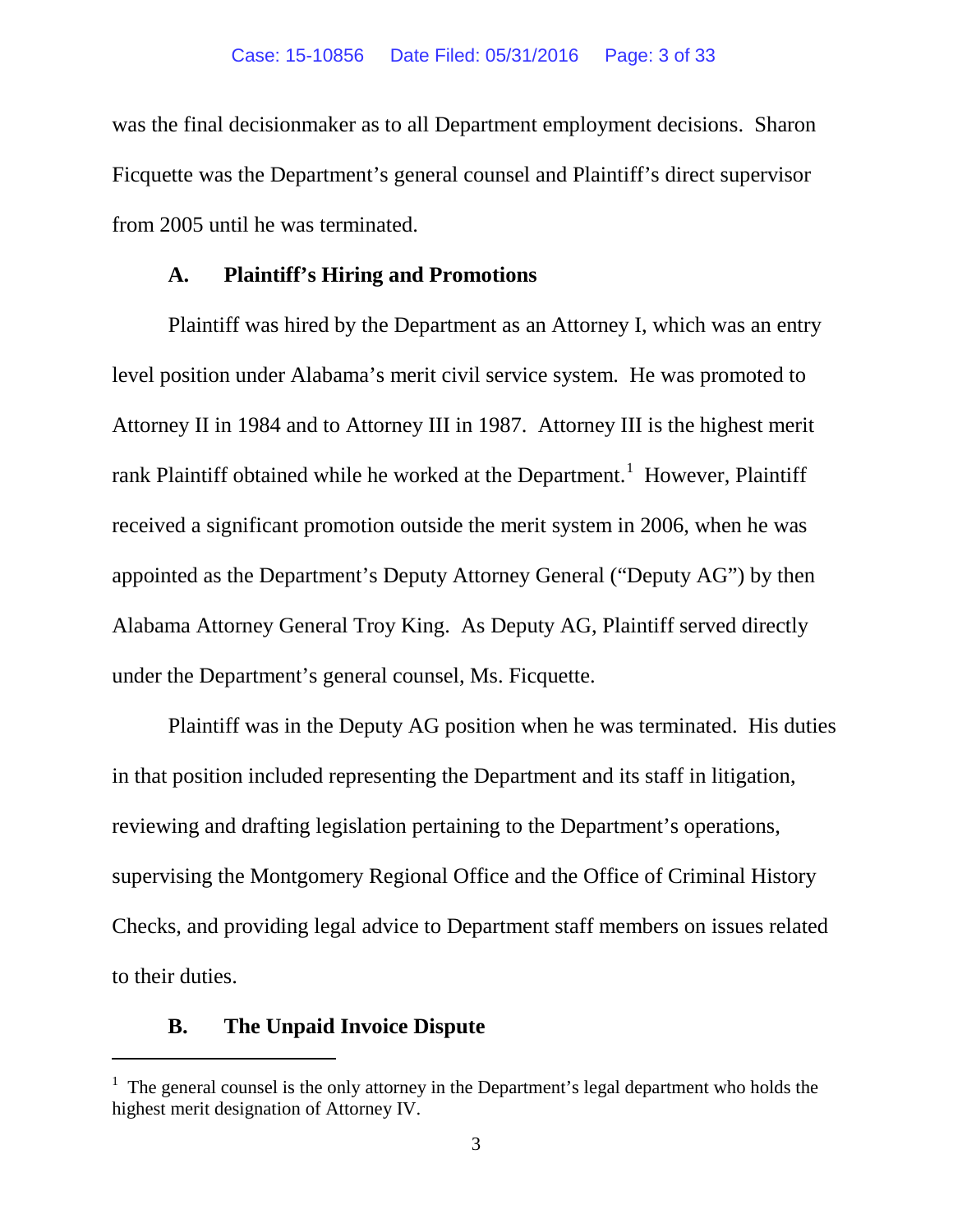#### 1. Alabama's Background Check Law

Alabama passed a law in 2000 requiring the Department to obtain criminal history information on individuals licensed to work in certain child care facilities and Department-sanctioned foster and adoptive homes. To meet the Department's obligations under the law, Plaintiff established the Office of Criminal History Checks ("OCHC") in 2001. Pursuant to the law, OCHC sent requests for criminal history information to the Department of Public Safety ("Public Safety"). The latter ran its own background checks for crimes committed in Alabama and obtained information from the FBI for crimes committed nationwide. When requested, Public Safety provided criminal history information to OCHC and then invoiced OCHC for these services.

#### 2. Invoice Backlog

Plaintiff hired Carolyn Rawls, a black female, to be the program manager of OCHC in 2003. In 2008, during Rawls's tenure as program manager, a dispute arose between Public Safety and OCHC concerning a backlog of unpaid invoices. The dispute escalated and ultimately was submitted to the Alabama Board of Adjustment ("Board"), a state agency charged with settling monetary claims against other state agencies.

During this adjustment process, Rawls was asked on two occasions to provide information necessary to verify claims for payment that Public Safety had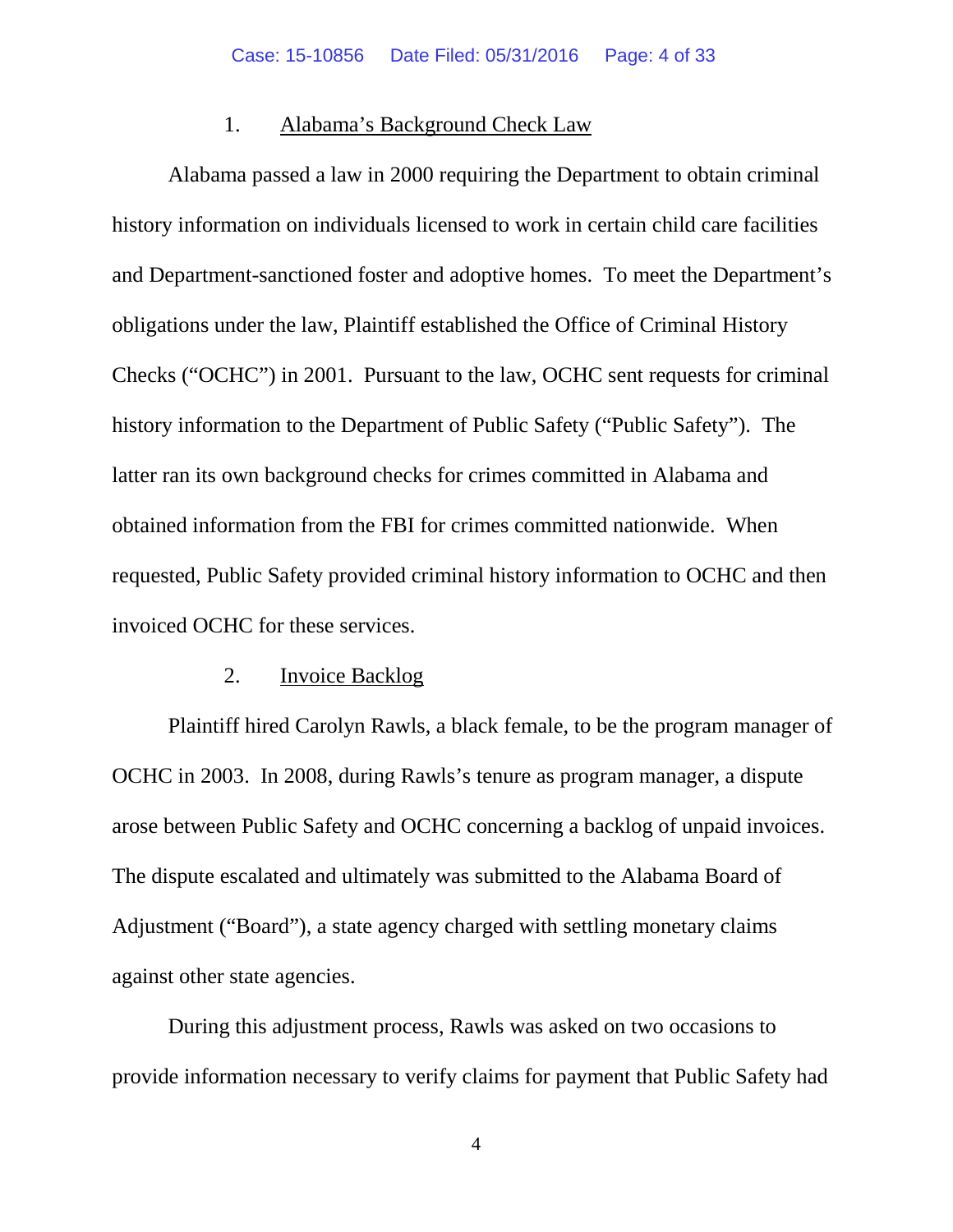submitted to the Board. According to Department general counsel Ficquette, Rawls's responses were untimely and incomplete. Ficquette also became aware, while the adjustment process was ongoing, that Rawls had directly told a Public Safety official that Public Safety would be eligible for payment in a specified amount after the adjustment hearing. Ficquette construed Rawls's statement to Public Safety official as a promise of payment that Rawls was not authorized to make on behalf of the Department. Ficquette viewed the statement as improper and stated that it compromised the Department's relationship with Public Safety.

# 3. February 11, 2009 Reprimands

In early 2009, Ficquette reviewed the backlogged Public Safety invoices and the system Rawls had created to reconcile them with payments already made by the Department. Based on her review, Ficquette concluded that the reconciliation system was inadequate. As a result, on February 11, 2009, Ficquette issued a written reprimand to Rawls charging her with (1) failing to develop an adequate means of clearing invoices and paying bills to Public Safety, (2) failing to respond to requests for information necessary to resolve the invoice dispute, and (3) inappropriately communicating directly with Public Safety concerning its claims for payment. The reprimand stated that Rawls would receive a seven-point deduction on her next performance appraisal.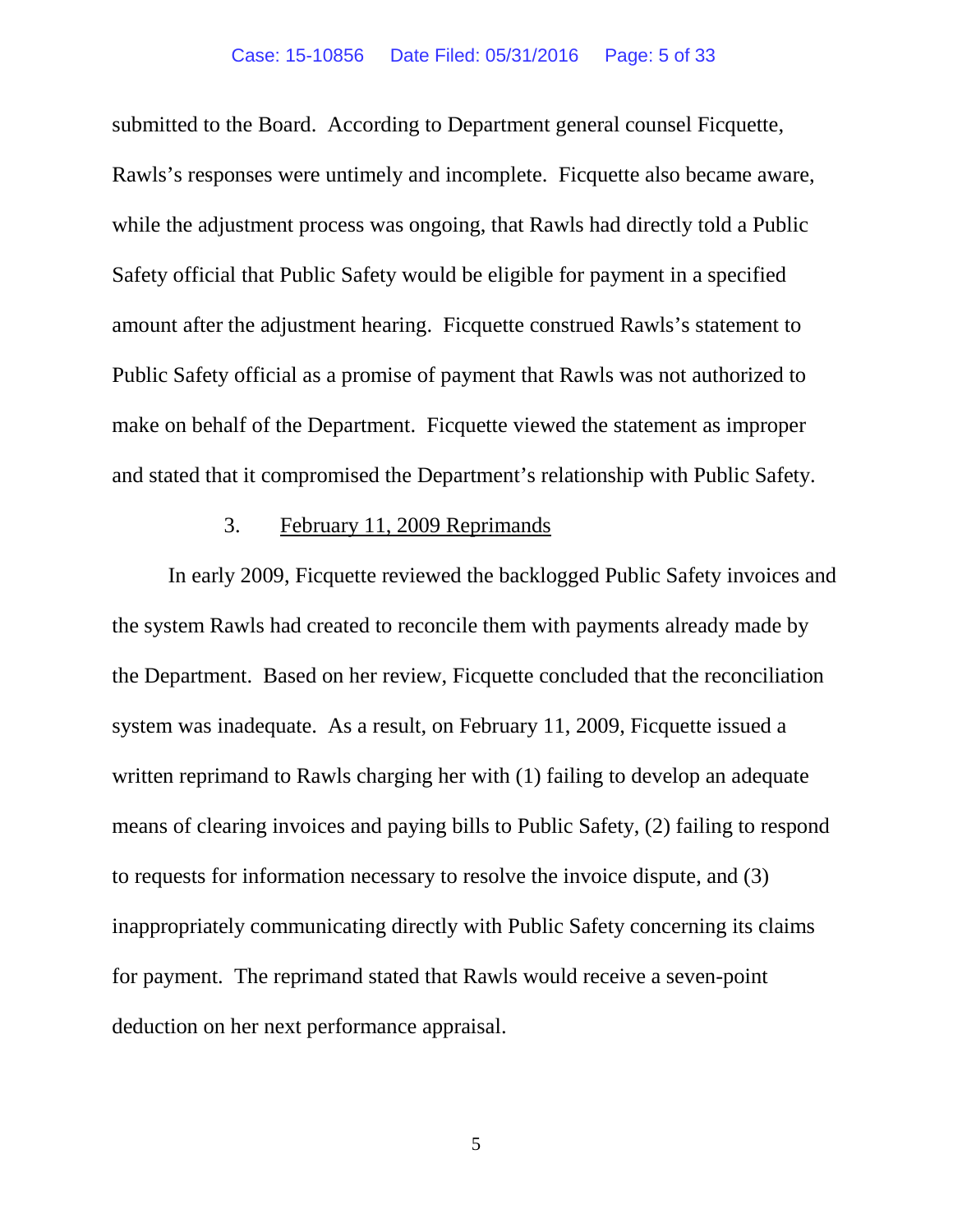Ficquette also reprimanded Plaintiff on February 11, 2009 in connection with the OCHC unpaid-invoice dispute. In Plaintiff's reprimand, Ficquette noted that OCHC had experienced recurring problems with bill reconciliation and that Rawls, while under Plaintiff's supervision, had (1) failed to respond appropriately to requests for information necessary to resolve the current dispute with Public Safety and (2) improperly communicated directly with Public Safety during the adjustment process.<sup>[2](#page-5-0)</sup> The reprimand charged Plaintiff with inadequate supervision of OCHC, and stated that Plaintiff would receive a seven-point deduction on his next performance appraisal.

Also in February 2009, Plaintiff and Rawls were removed from their OCHC supervisory roles and replaced in those roles by white employees Tommy Crabtree and Nancy Jinright. Although Plaintiff no longer supervised OCHC, he remained in his Deputy AG position. Rawls was briefly transferred to another section within the Department, but she resigned a few months after the transfer.

### 4. Plaintiff and Rawls's EEOC Charges

Plaintiff and Rawls filed EEOC charges against the Department alleging that the February 2009 reprimands were racially motivated. Although Plaintiff dropped his charge related to the 2009 reprimand, Rawls pursued her charge and filed a federal race discrimination suit against the Department on January 3, 2011. *See* 

<span id="page-5-0"></span> $2$  Ficquette had advised Plaintiff in April 2006 that OCHC needed closer supervision.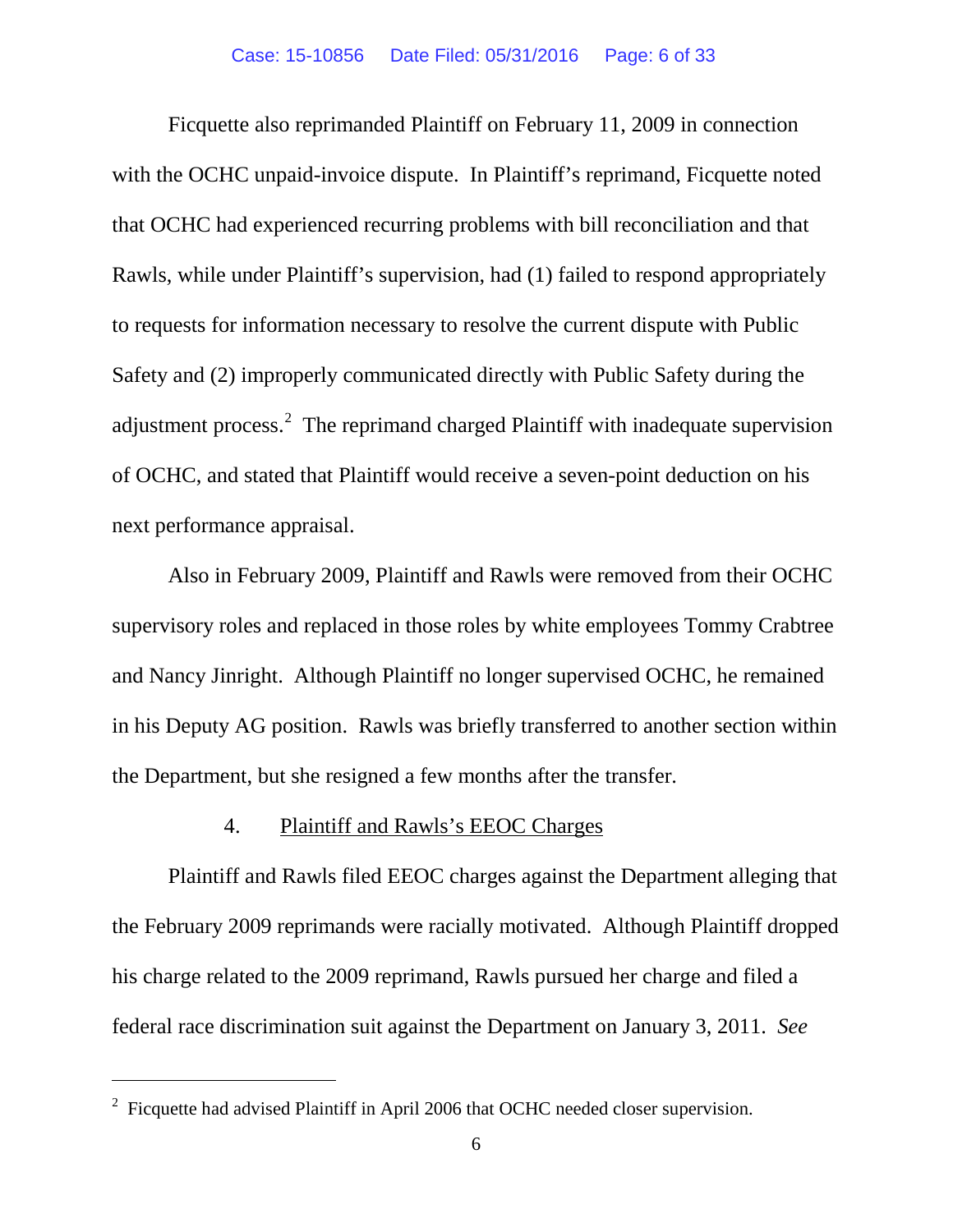*Rawls v. Alabama Dep't of Human Res.*, 2012 WL 1319495 (M.D. Ala. 4/17/12). In support of the claims asserted in her suit, Rawls alleged that she was removed from her position at OCHC so that her job could be given to Crabtree, a white employee with less experience, education, and seniority.

#### 5. Rawls's February 18, 2009 Performance Appraisal

During Rawls's tenure at OCHC, Plaintiff was her rating supervisor and Ficquette was her reviewing supervisor. As rating supervisor, Plaintiff was responsible for conducting Rawls's yearly performance appraisal in consultation with Ficquette. The Department's written policy stated that rating and reviewing supervisors should agree on the results of an appraisal before the appraisal was discussed with the employee, and that the appraisal should then be signed by the reviewing supervisor and sent to the Department's personnel office.

Plaintiff met with Rawls on February 18, 2009 to conduct her appraisal for the January 1, 2008 to January 1, 2009 period. Instead of deducting seven points in the appraisal for the reprimand Rawls received on February 11, 2009, Plaintiff indicated that Rawls had a zero disciplinary score, and he also gave her a total score of "exceeds standards" for job performance. Plaintiff testified that he did not deduct the points because he (1) did not agree with the reprimand and believed it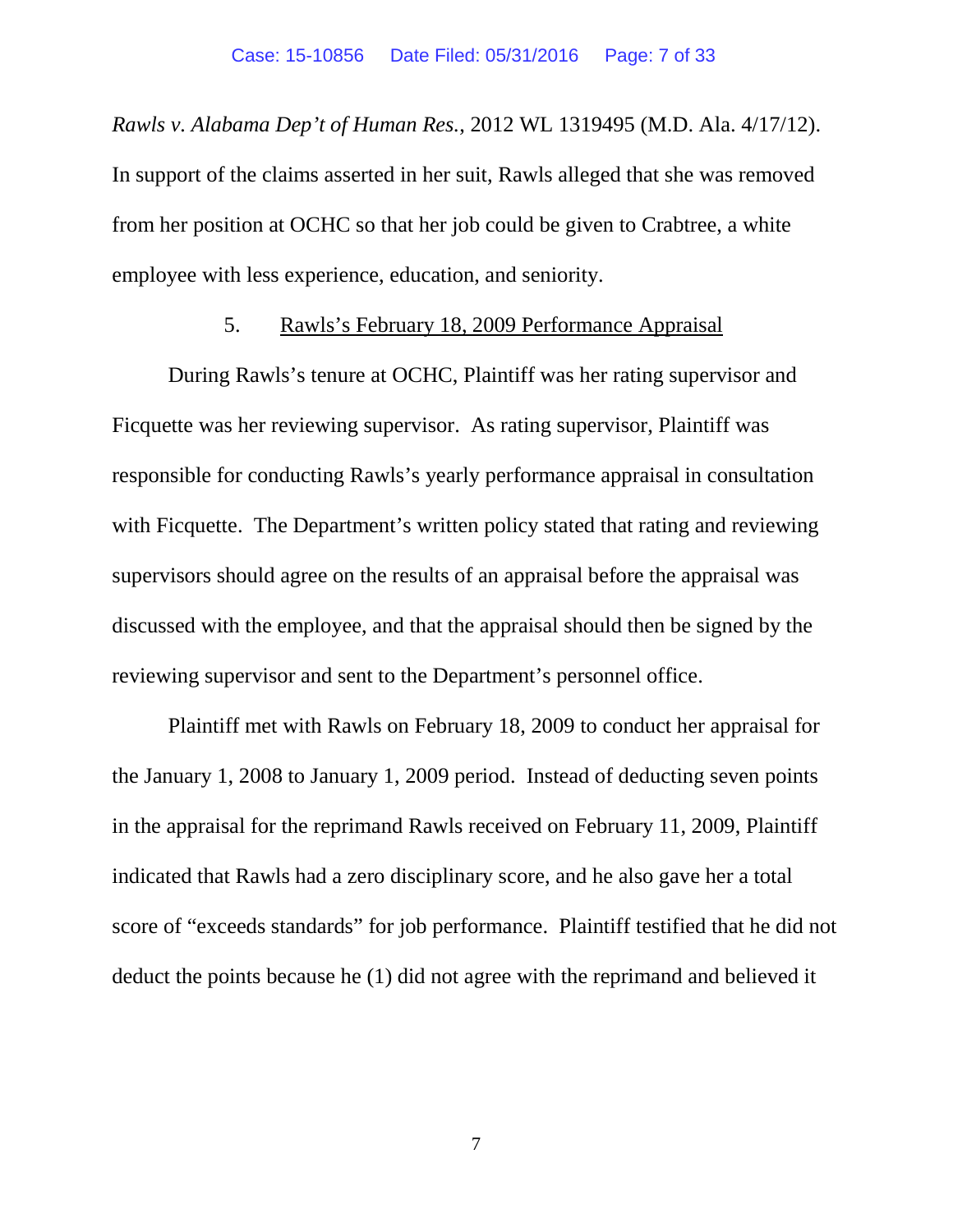was illegal under Title VII and (2) thought the deduction was not required because the reprimand was issued outside the rating period that ended on January 1, 2009. $3$ 

Plaintiff did not confer with Ficquette before conducting Rawls's appraisal, and he did not obtain Ficquette's signature on the appraisal after he completed it. In addition, the appraisal was not sent to the Department's personnel office, as required by Department policy. Plaintiff testified, however, that it was not common practice for him to discuss an employee appraisal with Ficquette prior to meeting with the employee and that he returned Rawls's 2009 appraisal to the appropriate Department staffer, who should have forwarded it to Ficquette and then on to the personnel office.

Rawls received a copy of the appraisal on the date Plaintiff discussed it with her, and she submitted it in support of her EEOC charge against the Department. Neither Ficquette nor Buckner was aware of the contents of the appraisal until it was produced during discovery in the *Rawls* litigation.

### **C. Beason-Hammon Act Dispute**

 $\overline{a}$ 

Plaintiff became embroiled in another dispute with Ficquette in late 2011. Earlier that year, Alabama passed the Beason-Hammon Act, which imposed

<span id="page-7-0"></span> $3$  On the second point, the Department's written policy did not expressly require a deduction for reprimands issued outside the rating period. Ficquette testified that the points should have been deducted from Rawls's 2009 appraisal because the conduct that resulted in the reprimand occurred during the rating period, but Plaintiff testified that a deduction based on a reprimand issued outside the rating period would have violated personnel rules.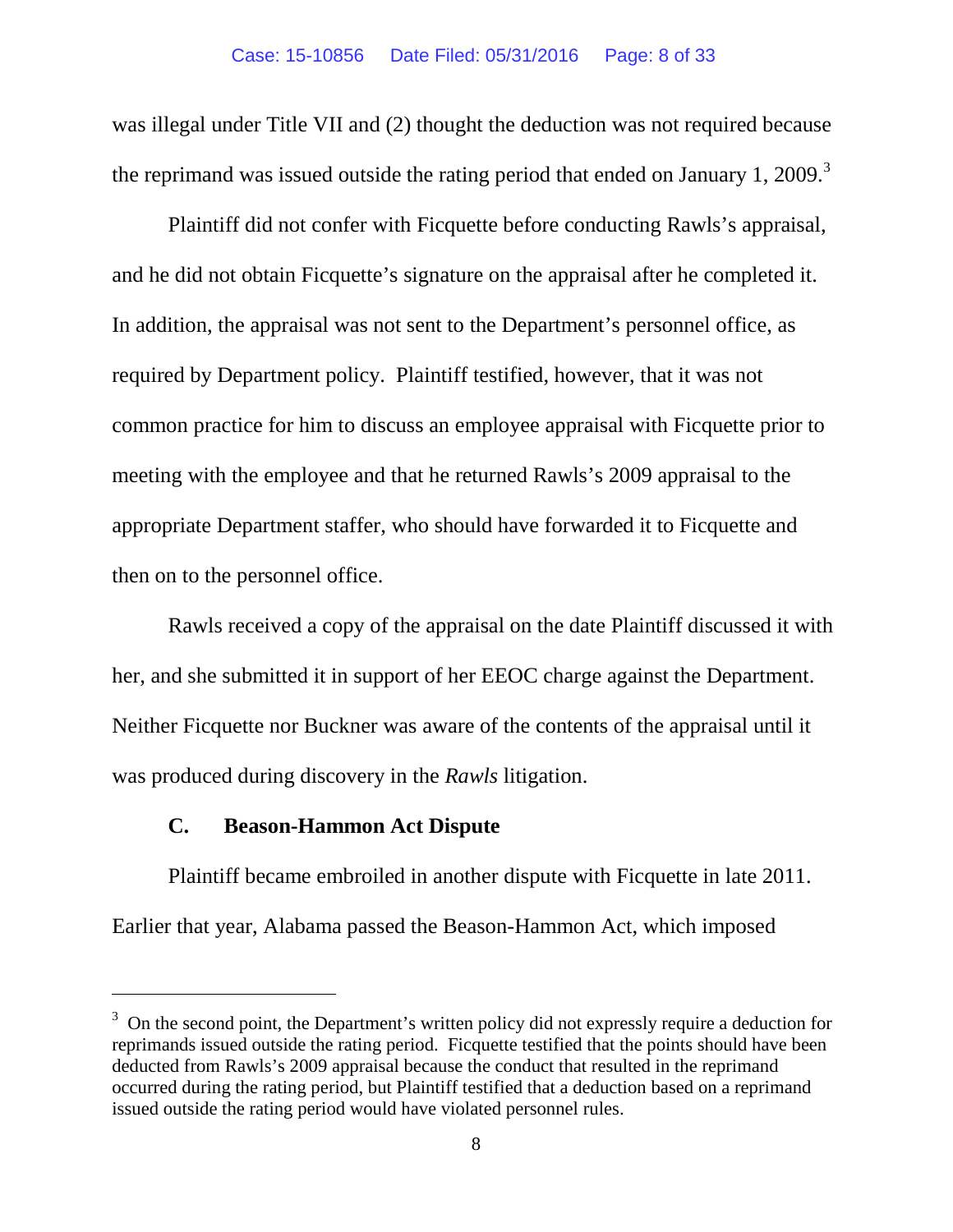#### Case: 15-10856 Date Filed: 05/31/2016 Page: 9 of 33

citizenship and immigration-status verification requirements on state agencies. Plaintiff and Ficquette were asked to provide legal opinions as to how the Act impacted the Department, and they disagreed about whether its requirements applied to foster home approvals and church day-care exemptions issued by the Department, with Long believing these types of approvals were "licenses" subject to the requirements of the Act, and Ficquette believing they were exempt.

In October 2011, Department management adopted Ficquette's opinion as the official Department policy. That is, management determined that the Department would not apply the verification requirements of the Beason-Hammon Act to foster home approvals and church day-care exemptions. Plaintiff responded to the decision by sending an email to twenty people, including Ficquette and other high-ranking Department employees, expressing his disagreement with Ficquette's interpretation of the Act and its implications for the Department. Plaintiff acknowleged in the email that a decision had been made to adopt Ficquette's position on the matter, but noted that he continued to "personally be of the opinion that foster homes and church exemptions are types of official permission and therefore licenses" subject to the requirements of the Act.

Ficquette advised Plaintiff in a November 7, 2011 memorandum of instruction that she thought his email was inappropriate. In the memorandum, Ficquette admonished Plaintiff that he should have expressed his disagreement as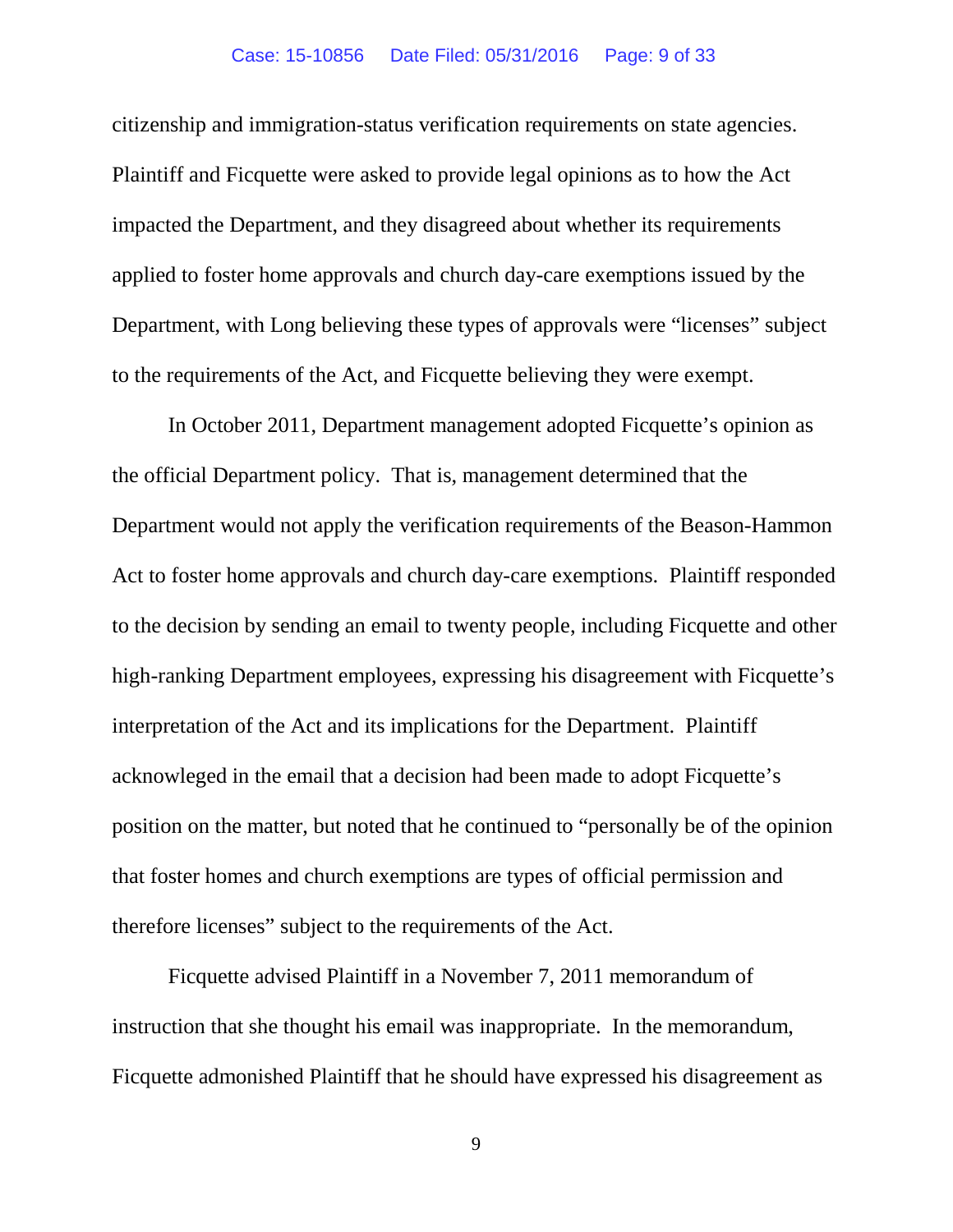to the interpretation of the Beason-Hammon Act in a confidential statement rather than in an email distributed to high-ranking Department officials. She reminded Plaintiff that the legal department does not set policy, but rather provides legal opinions to Department management for its consideration. She stated that Plaintiff's provision of divergent legal advice as to the interpretation of the Act created confusion within the Department, and that he had been disruptive and insubordinate.

Plaintiff responded to the November 7 memorandum of instruction with a notice of grievance and a memorandum defending his actions. In his response, Plaintiff demanded that the November 7 memorandum be withdrawn and destroyed, and he formally requested a grievance proceeding under the Department's personnel rules. After reviewing the response and meeting with Plaintiff, Ficquette advised him that she believed the November 7 memorandum of instruction was proper and that the matter was not grievable because it did not involve a formal disciplinary action.

#### **D. The Default Judgment**

Also in late 2011, while the Beason-Hammon Act dispute was ongoing, Ficquette learned that Plaintiff was responsible for a default judgment that had been entered against the Department and Commissioner Buckner in a pending lawsuit. Plaintiff was assigned to handle the suit on August 9, 2011, the date the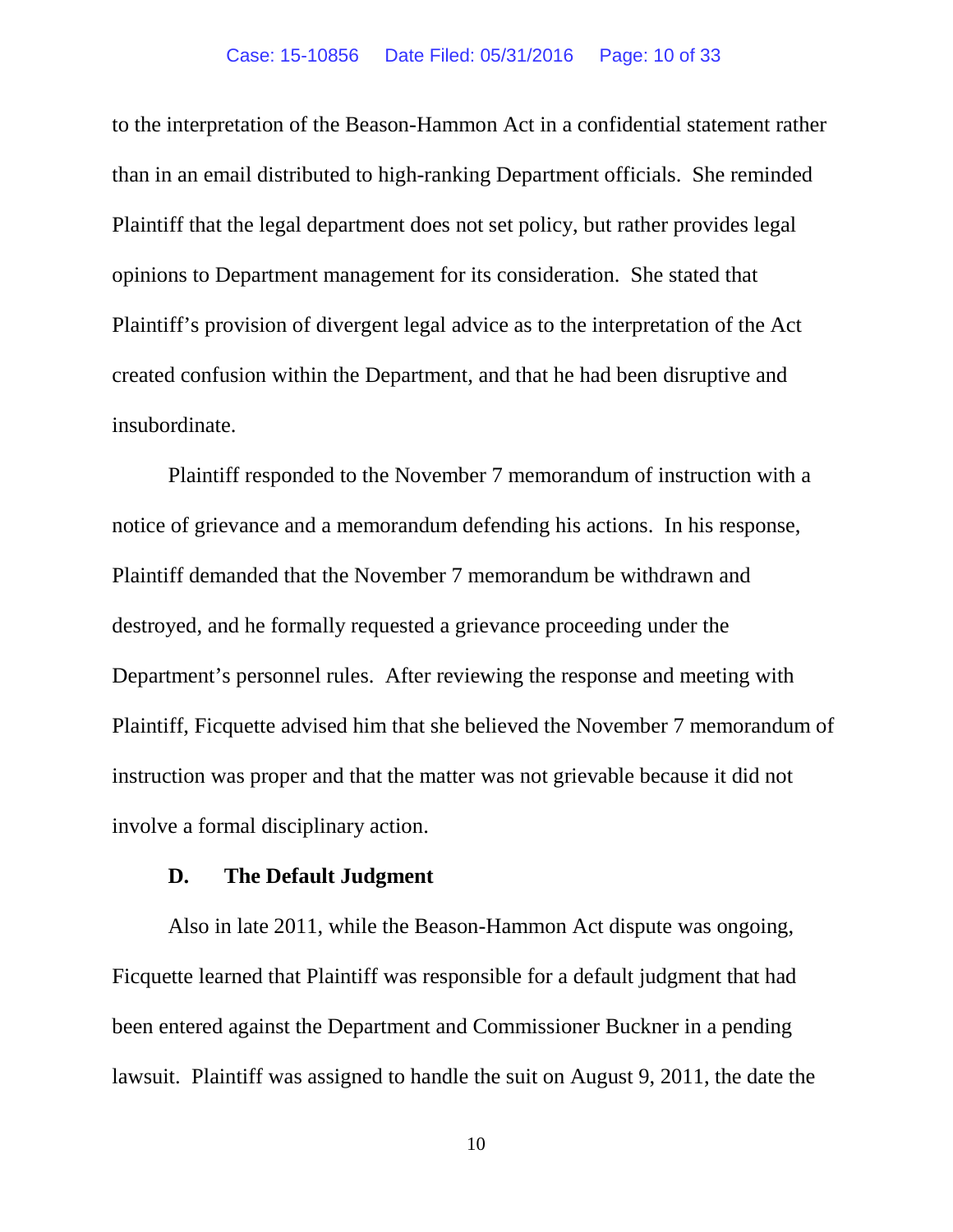Department was served with the complaint. However, he did not file a responsive pleading or take any other action to defend the Department and Buckner, resulting in the entry of a default judgment against them on October 27, 2011.

Ficquette learned about the default judgment on November 2, 2011. She discussed the issue with Plaintiff a few days later and instructed him to file a motion to set aside the default. Plaintiff filed the motion, which ultimately was granted. In his discussion with Ficquette, Plaintiff explained that he had failed to file a responsive pleading because he had confused the suit with another case involving the same plaintiff.Ficquette says she did not believe this was a justifiable explanation. She reprimanded Plaintiff on December 13, 2011 in connection with the default judgment.

Plaintiff responded to the December 13 reprimand by filing a state personnel complaint against Ficquette. In the complaint, Plaintiff alleged that Ficquette had (1) illegally accused him of insubordination in connection with the Beason-Hammon Act dispute and (2) discriminated and retaliated against him by reprimanding him in connection with the default judgment.<sup>[4](#page-10-0)</sup> The state personnel board dismissed the complaint for lack of jurisdiction.

<span id="page-10-0"></span><sup>&</sup>lt;sup>4</sup> Plaintiff later amended his personnel complaint to allege that Ficquette had retaliated against him for participating in the *Rawls* lawsuit.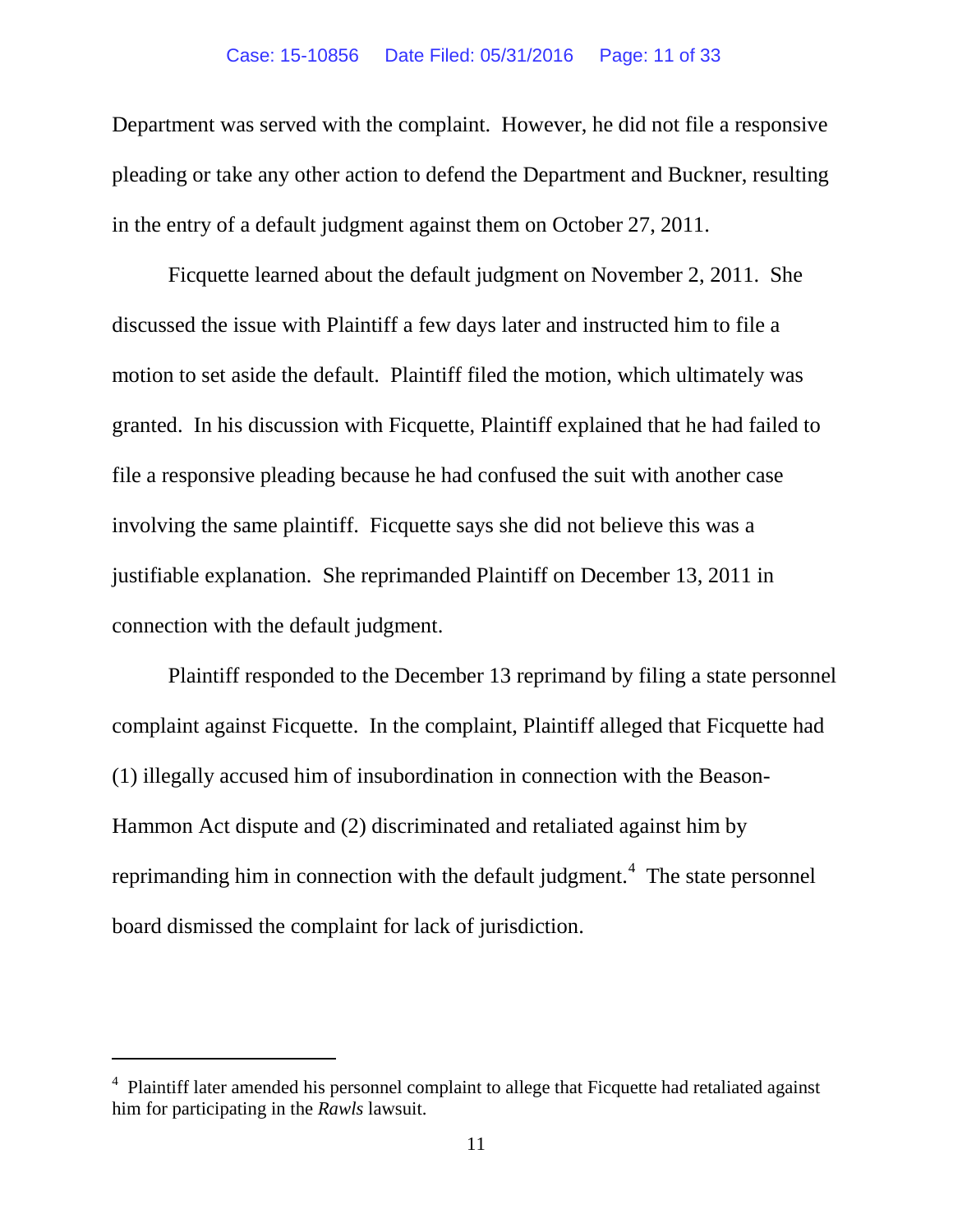#### **E. Plaintiff's Participation in the** *Rawls* **Case**

### 1. Rawls's Deposition

Around the same time Plaintiff was dealing with the Beason-Hammon Act dispute and the default judgment issue, discovery began in the race discrimination suit Rawls had filed against the Department. Retained counsel for the Department deposed Rawls on December 18, 2011.

Rawls testified at her deposition that Plaintiff had told her he had "confidential information" that would help her prove Ficquette and Buckner had discriminated against her. According to Rawls, Plaintiff had also commented more generally that he did not believe Rawls had been treated fairly. Rawls said that Plaintiff had not provided specific names or given her any of the information he referenced, but he had implied he would disclose it at the appropriate time.

#### 2. Plaintiff's First Deposition in *Rawls*

Based on Rawls's testimony, the Department's counsel subpoenaed Plaintiff to give a deposition in the *Rawls* suit on January 10, 2012. Plaintiff appeared at the deposition and gave extensive testimony against the Department. For example, Plaintiff testified that the reprimands he and Rawls received in 2009 in connection with the OCHC unpaid-invoice dispute were racially motivated. He explained how certain documents, including criminal history records he had brought to the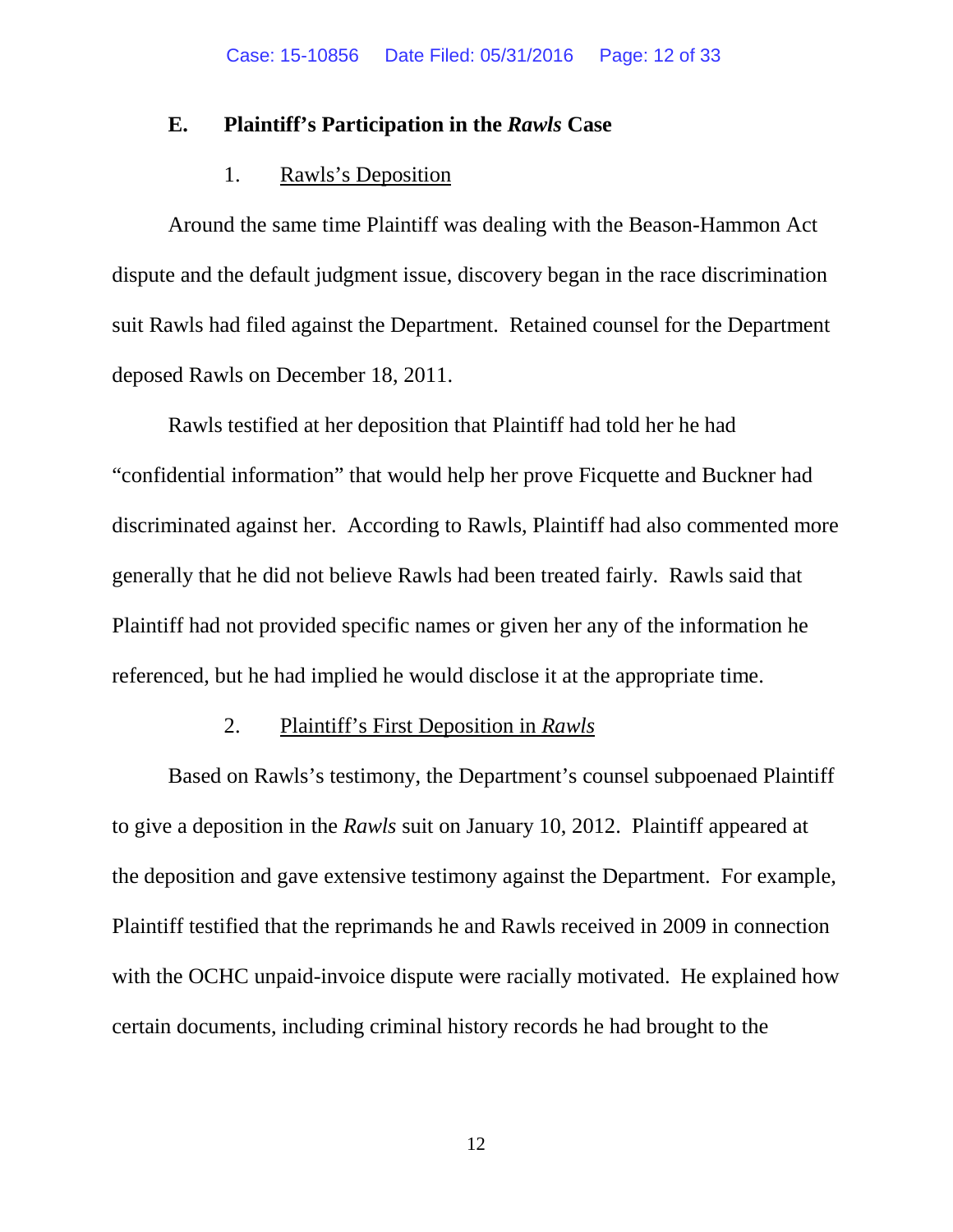deposition, verified this allegation. And he stated, more pointedly, that he believed Ficquette had intentionally discriminated against him and Rawls.

### 3. Plaintiff's Production of RAP Sheets

Plaintiff brought eight boxes of Department documents he had gathered from his office to his first deposition in the *Rawls* case. The deposition was held open by agreement of the parties so that the Department's attorney could review the documents. During his review, counsel discovered that the documents included unredacted Reports of Arrest and Prosecution ("RAP") sheets that had been collected by OCHC pursuant to the background-check law and that contained social security numbers and other confidential information. The attorney returned the RAP sheets to the Department.

Sometime in January 2012, Ficquette received the RAP sheets and learned that Plaintiff had produced them at his deposition. Ficquette was concerned that Plaintiff had produced RAP sheets without advising deposing counsel of their confidential nature. Presumably based on her review of Plaintiff's deposition testimony, Ficquette also learned that Plaintiff had stored the RAP sheets for years in unlocked storage in his Department office. According to Ficquette, Plaintiff's maintenance of the RAP sheets in this manner violated federal and state law, as well as Department policy. Ficquette told Commissioner Buckner that Plaintiff had stored the RAP sheets in his office and produced them at his deposition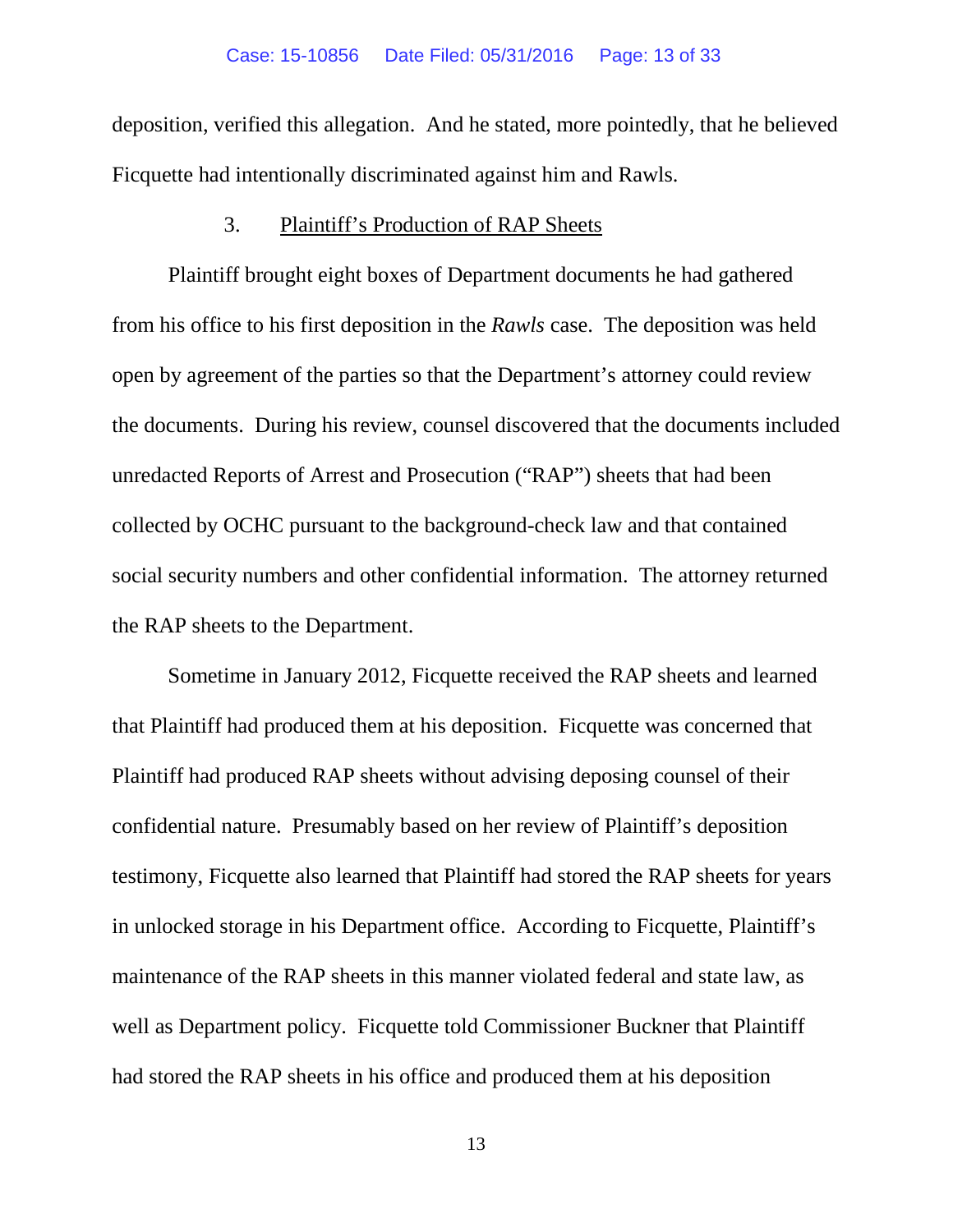#### Case: 15-10856 Date Filed: 05/31/2016 Page: 14 of 33

without advising the deposing attorney that they were confidential. Buckner says she agreed with Ficquette that Plaintiff's failure to secure the RAP sheets and maintain their confidentiality violated Department policy.

There is a dispute between the parties about whether Plaintiff's manner of storing RAP sheets violated any law or policy. Alabama law required RAP sheets to be kept confidential, but did not impose any other specific security requirements. *See* Ala. Code § 38-13-8. Tommy Crabtree implemented procedures designed to ensure the confidentiality of RAP sheets in October 2009, including that they be maintained in a "secure, locked file" and that they not be "combined or otherwise mingled" with other records. But these procedures were not in place when Plaintiff was responsible for collecting the RAP sheets he produced in his deposition in the *Rawls* case. Defendants have not cited any other policy or law that expressly required RAP sheets to be kept in locked storage, although Ficquette asked for research on the issue in February 2012. Nevertheless, Plaintiff's disclosure of RAP sheets at his deposition without making any effort to maintain their confidentiality violated Alabama law. *See id.* (a), (c).

#### 4. Plaintiff's Use Of A Juvenile Pleading

Around the same time she discovered Plaintiff had produced RAP sheets in the *Rawls* litigation, Ficquette became aware that Plaintiff had also submitted a juvenile pleading as an exhibit in support of his state personnel complaint against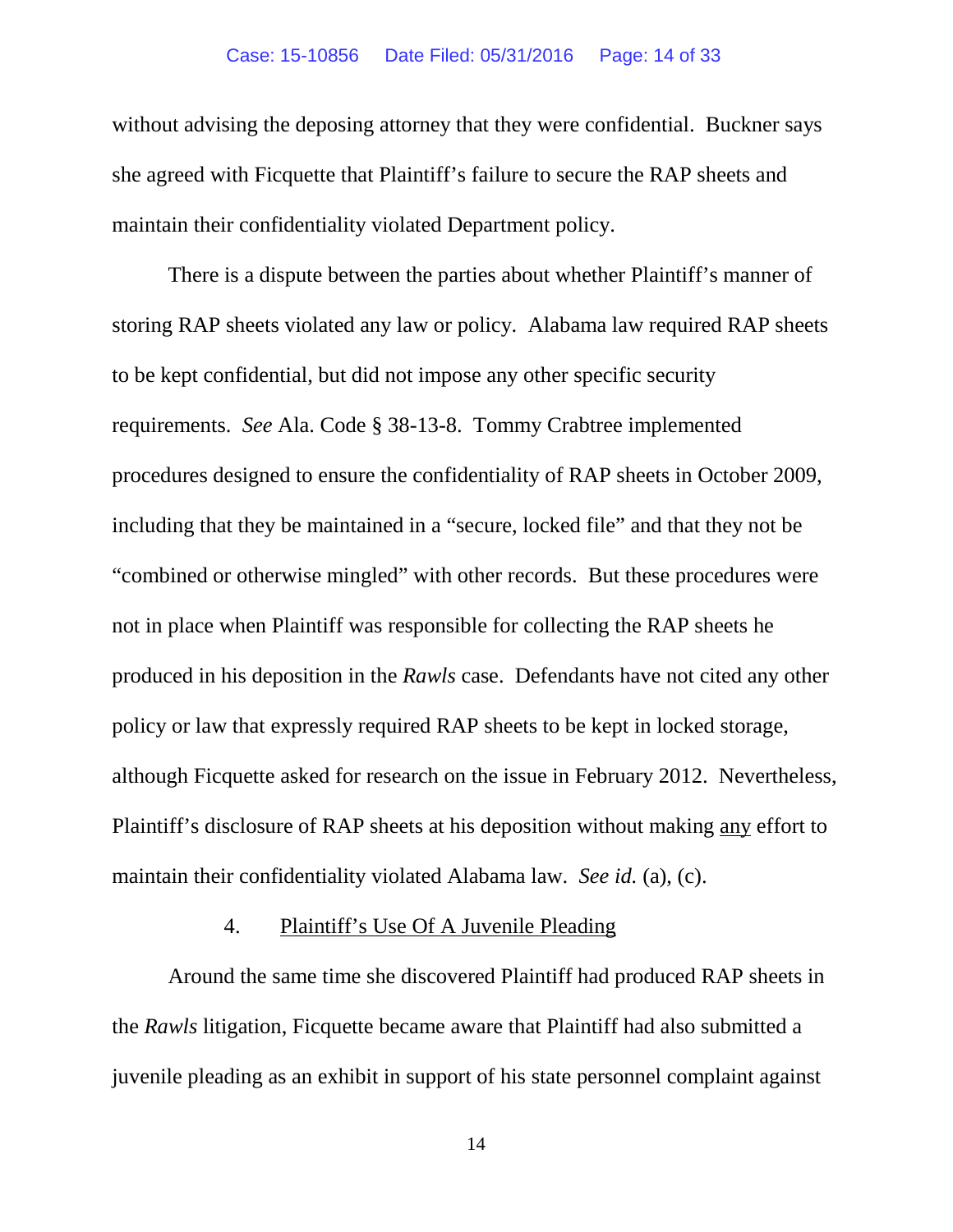Ficquette. Ficquette claims it was improper for Plaintiff to use the pleading in this manner and that it caused disruption in the office because Plaintiff had impermissibly accessed the work folders of another Department attorney to obtain the pleading. She advised Buckner about this issue.

## 5. Plaintiff's February 2012 EEOC Charge

On February 6, 2012, a few weeks after his first deposition in *Rawls*, Plaintiff filed an EEOC charge alleging race discrimination and retaliation. Plaintiff claimed in the charge that Defendants had reprimanded him on December 13 in retaliation for complaining about race discrimination against himself and Rawls and to silence him in his upcoming deposition in *Rawls*.

## 6. Plaintiff's Second Deposition in *Rawls*

The Department's attorney reconvened and concluded Plaintiff's deposition on February 16, 2012. At his second deposition, Plaintiff provided additional testimony and documents that supported Rawls's claims. He also testified that he believed he had been retaliated against and questioned in a threatening manner during his first deposition in order to intimidate him and chill his testimony in *Rawls*.

### **F. Buckner's Investigation**

Commissioner Buckner says she developed questions about Plaintiff's conduct in early 2012 as a result of the reports she had received from Ficquette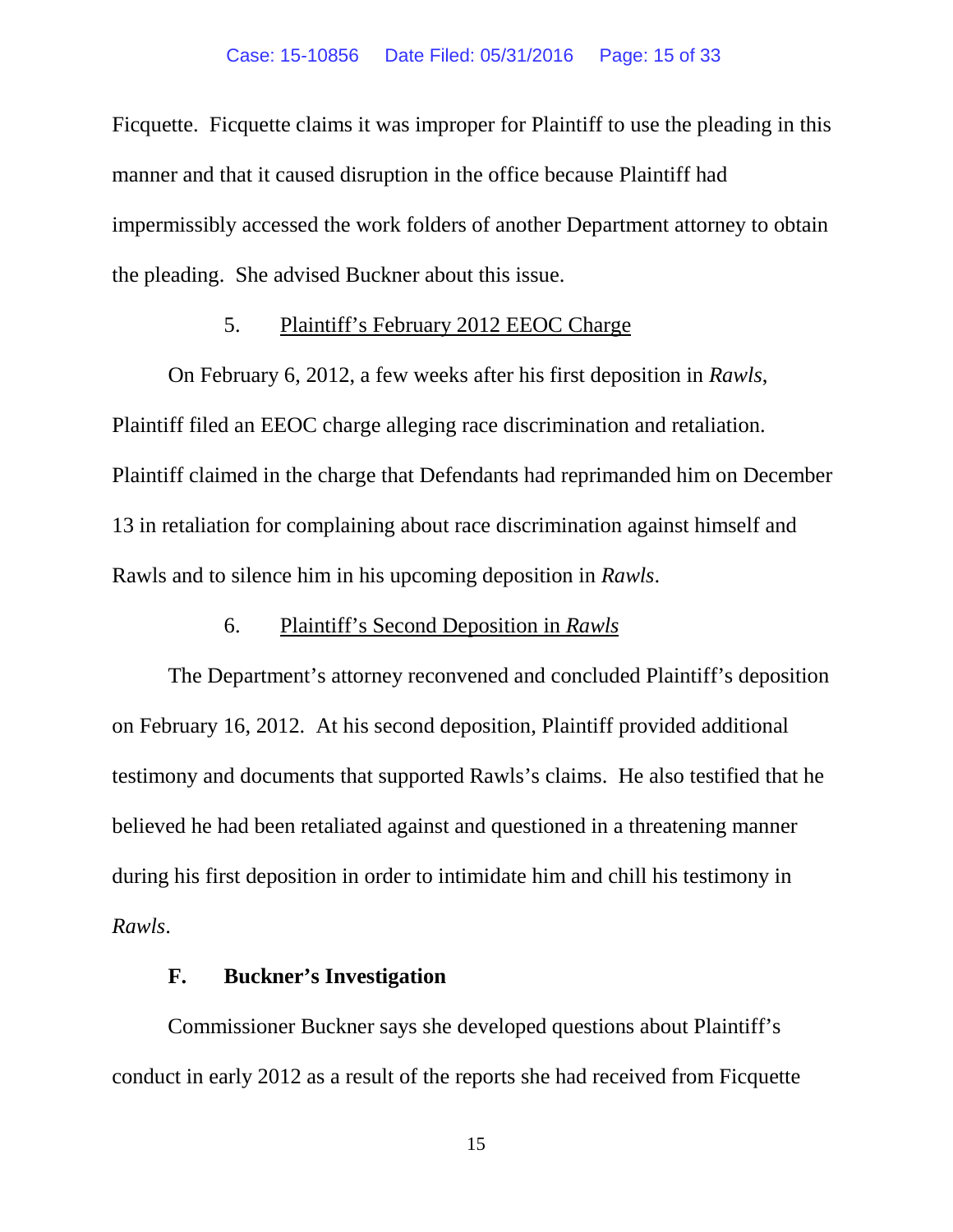concerning Plaintiff's production of RAP sheets and misuse of a juvenile pleading, as well as the manner in which he had conducted Rawls's 2009 appraisal. Buckner gained access to Plaintiff's Department email account and personally reviewed the content of some of his emails. During her review, Buckner found a message to an individual at a state technical college, sent from Plaintiff's Department account and signed with his professional Deputy AG title, inquiring about having burglar bars installed at Plaintiff's home.

Buckner claims she widened her investigation because she thought the burglar bar email was improper for several reasons, including that it was not job related. She directed a search of Plaintiff's Department computer using the terms "state personnel board," "Carolyn Rawls," "retaliation," "racial discrimination," and "Ficquette." Through her expanded search, Buckner discovered that Plaintiff had used his Department computer to prepare pleadings in his personnel complaint against Ficquette. Plaintiff acknowledges that he used his Department computer and other Department resources to prepare documents in support of his personnel complaint, and that he worked on the complaint during regular work hours and while in his Department office.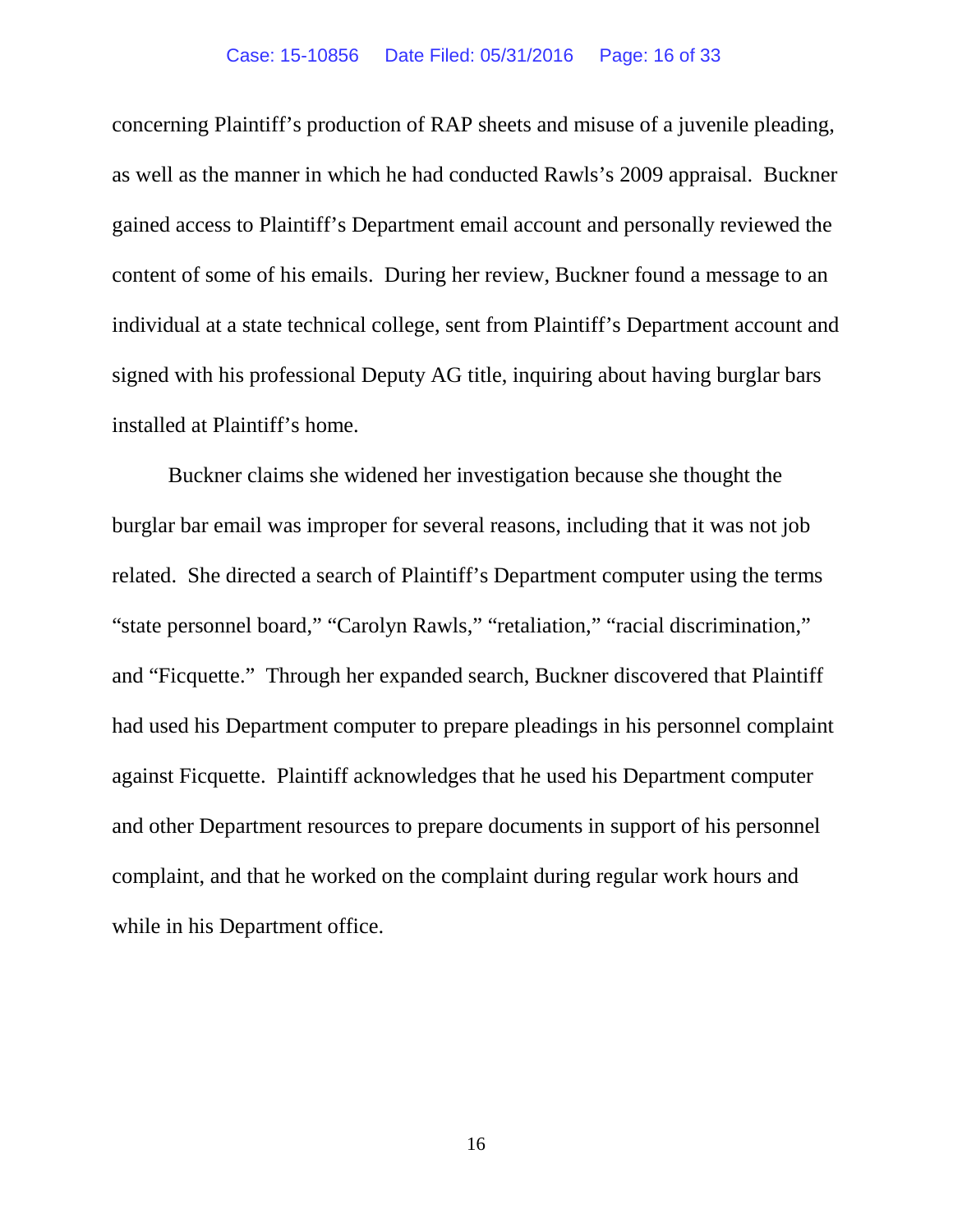# **G. Plaintiff's Termination**

# 1. The Charge Letter

On March 9, 2012, Buckner advised Plaintiff that she was seeking his

termination on numerous charges, including:

- (1) failing to properly maintain and secure RAP sheets that contained confidential information and producing RAP sheets at his deposition in the *Rawls* case without advising the Department's private attorney that the records needed to be secured and kept confidential;
- (2) breaching confidentiality rules by filing a sealed juvenile pleading in an unrelated public proceeding and failing to seek protection for the document by submitting it under the protective order in the case;
- (3) using his office for personal gain by sending an email from his Department computer with his professional Deputy AG signature requesting installation of burglar bars at his home;
- (4) falsifying Rawls's February 2009 appraisal by failing to note that Rawls had received a written reprimand on February 11, 2009, failing to have the appraisal signed by Ficquette, and failing to submit the appraisal to the Department's personnel office; and
- (5) using his state computer and other Department materials for matters unrelated to his work duties at the Department, including preparation of documents in support of his personnel complaint against Ficquette.

Buckner's charge letter quoted extensively from Plaintiff's first deposition in

*Rawls* in support of the above allegations*.* 

# 2. Plaintiff's March 2012 EEOC Charge

A few weeks after he received the above letter, Plaintiff filed another EEOC

charge, dated March 28, 2012. In this charge, Plaintiff alleged that his proposed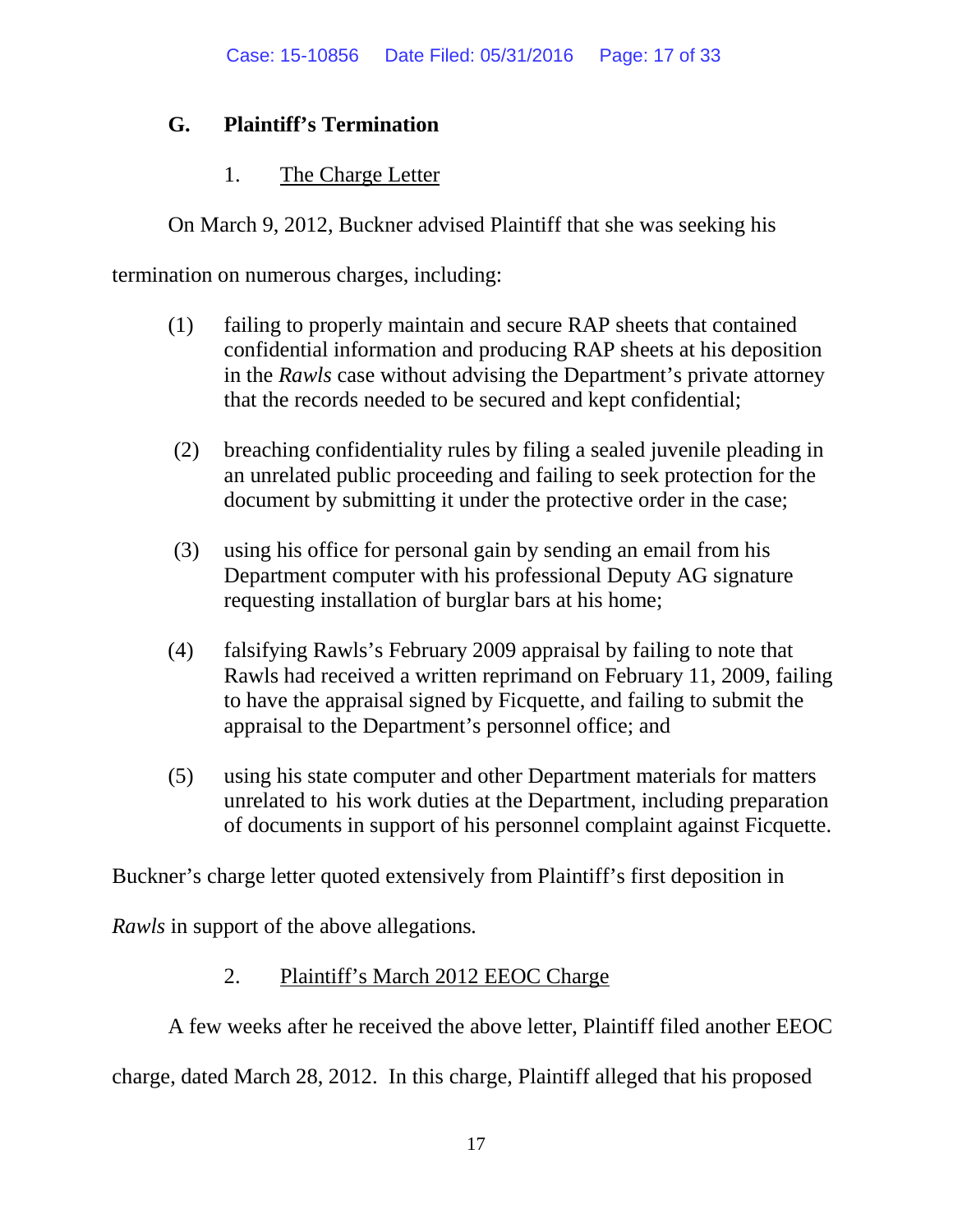termination was racially motivated and that Defendants also were retaliating against him for opposing discrimination against Rawls and for participating in her race discrimination case.

# 3. Plaintiff's Termination Hearing

Plaintiff's termination hearing was held on April 4, 2012. Although he was advised of his right to offer argument and evidence in his defense, Plaintiff chose not to attend. Pursuant to Department policy, the hearing was conducted by an impartial hearing officer, Mark Williams. Thereafter, the hearing officer issued a written decision in which he recommended Plaintiff's termination on multiple grounds.

First, the hearing officer found that Plaintiff's termination was warranted because he had falsified records. This finding was based on Plaintiff's failure to (1) impose the seven-point deduction on Rawls's 2009 appraisal, (2) obtain Ficquette's signature on the appraisal, and (3) submit the appraisal to the Department's personnel office. The hearing officer found that the deduction was required by Department policy and that Plaintiff, as Rawls's rating supervisor, was responsible for ensuring that it was applied. The officer concluded that Plaintiff's failure to apply the deduction, and his subsequent failure to process the evaluation through the proper channels, was deceptive and constituted a falsification of records that justified termination under the state personnel rules.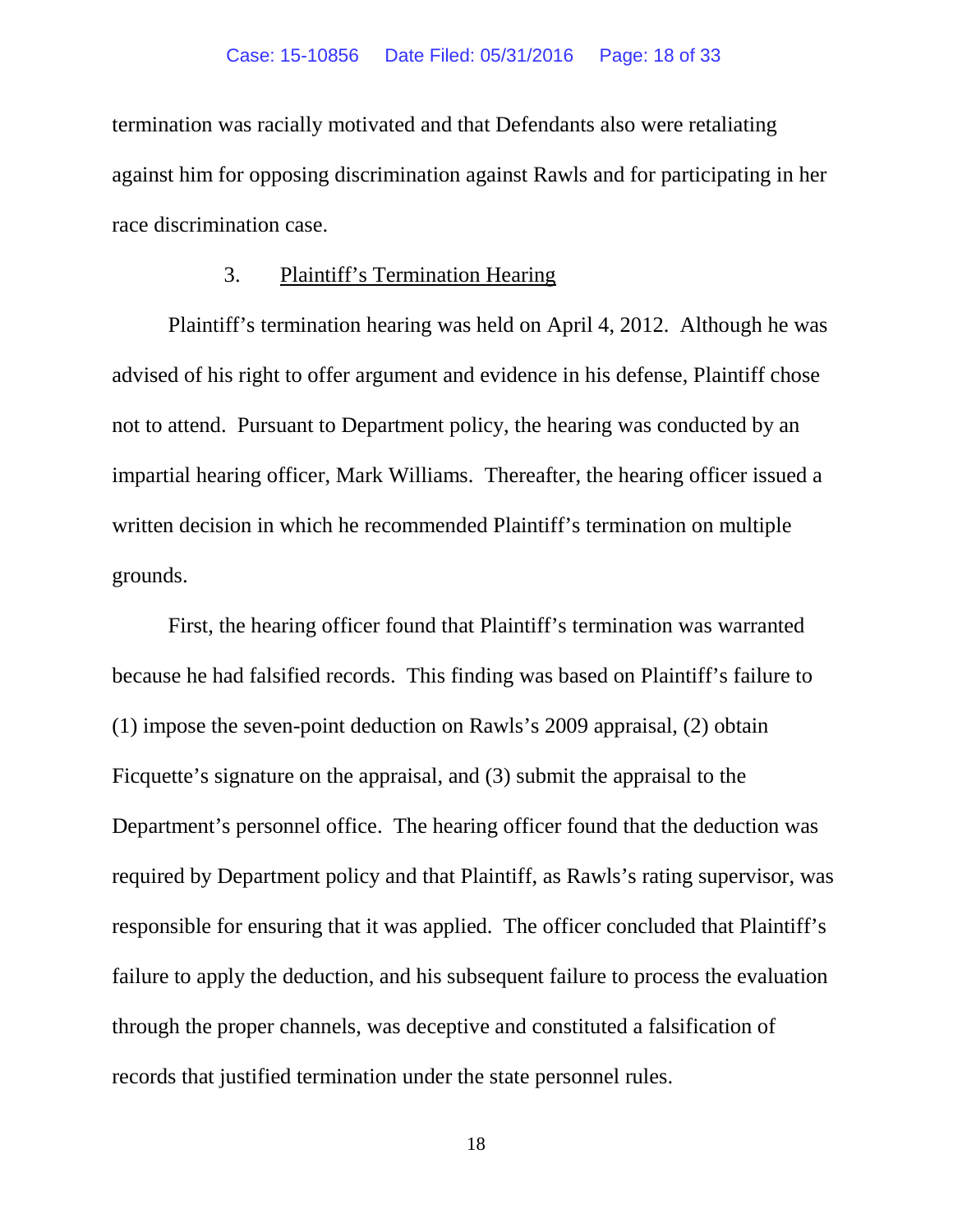Second, the hearing officer found that Plaintiff's termination was warranted because of his unauthorized use of his Department computer. The officer noted that Plaintiff had used the computer for personal reasons numerous times, including one time when he sent an email under his professional signature to inquire about getting burglar bars installed at his home and many other times when he used the computer to prepare documents related to his personnel complaint against Ficquette. He determined that Plaintiff's repeated use of his Department computer for personal reasons violated Department policy and justified termination under the state personnel rules.

Third, the hearing officer found that Plaintiff's termination was warranted because of his improper handling and disclosure of RAP sheets. The officer credited evidence presented at the hearing that Plaintiff had supervisory authority over the proper maintenance of RAP sheets, and that RAP sheets were required by Department policy to be "kept in a locked file cabinet behind a locked door." He concluded that Plaintiff had committed a serious violation of personnel rules by failing to keep these documents in a properly secured location and by producing them in the *Rawls* litigation without any effort to maintain their confidentiality.

Finally, the hearing officer concluded that Plaintiff had "exhibited serious mistakes in judgment that disrupted the workplace" at the Department. As one example of Plaintiff's bad judgment, the officer stated that Plaintiff had "chose[n]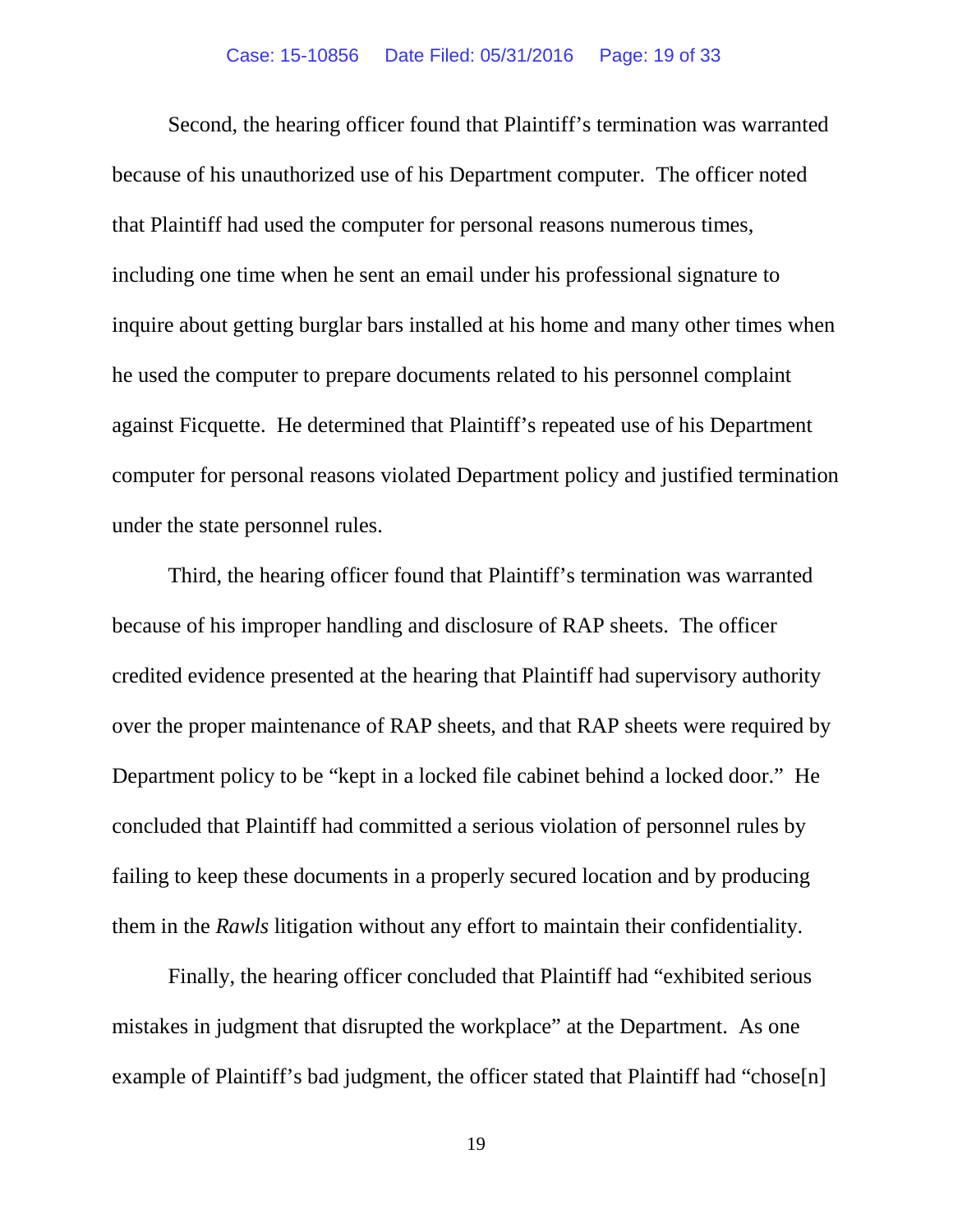to depart from his role as a key, senior level attorney for [A]DHR and actually opposed [A]DHR's position in sworn testimony and in the transmittal of documents." According to the officer, the "net effect" of Plaintiff's conduct was disruptive to the workplace and warranted Plaintiff's termination.

#### 4. Plaintiff's Termination

Commissioner Buckner informed Plaintiff in a letter dated April 20, 2012 that the hearing officer had recommended his termination. Buckner attached a copy of the officer's recommendation and stated that she agreed with it. Buckner did not specify a particular ground upon which she was relying to support Plaintiff's termination, but she did not reject any of the stated grounds. Buckner subsequently testified in this litigation that she agreed with the hearing officer's analysis and with his recommendation that each of the cited grounds warranted Plaintiff's termination, and that "collectively they presented an overwhelming case for termination."

### 5. Plaintiff's Replacement

After Plaintiff's termination, Commissioner Buckner requested that the Attorney General appoint Felicia Brooks to serve as the Deputy AG for the Department. Brooks is a black female. She was appointed to the Deputy AG position pursuant to Buckner's request.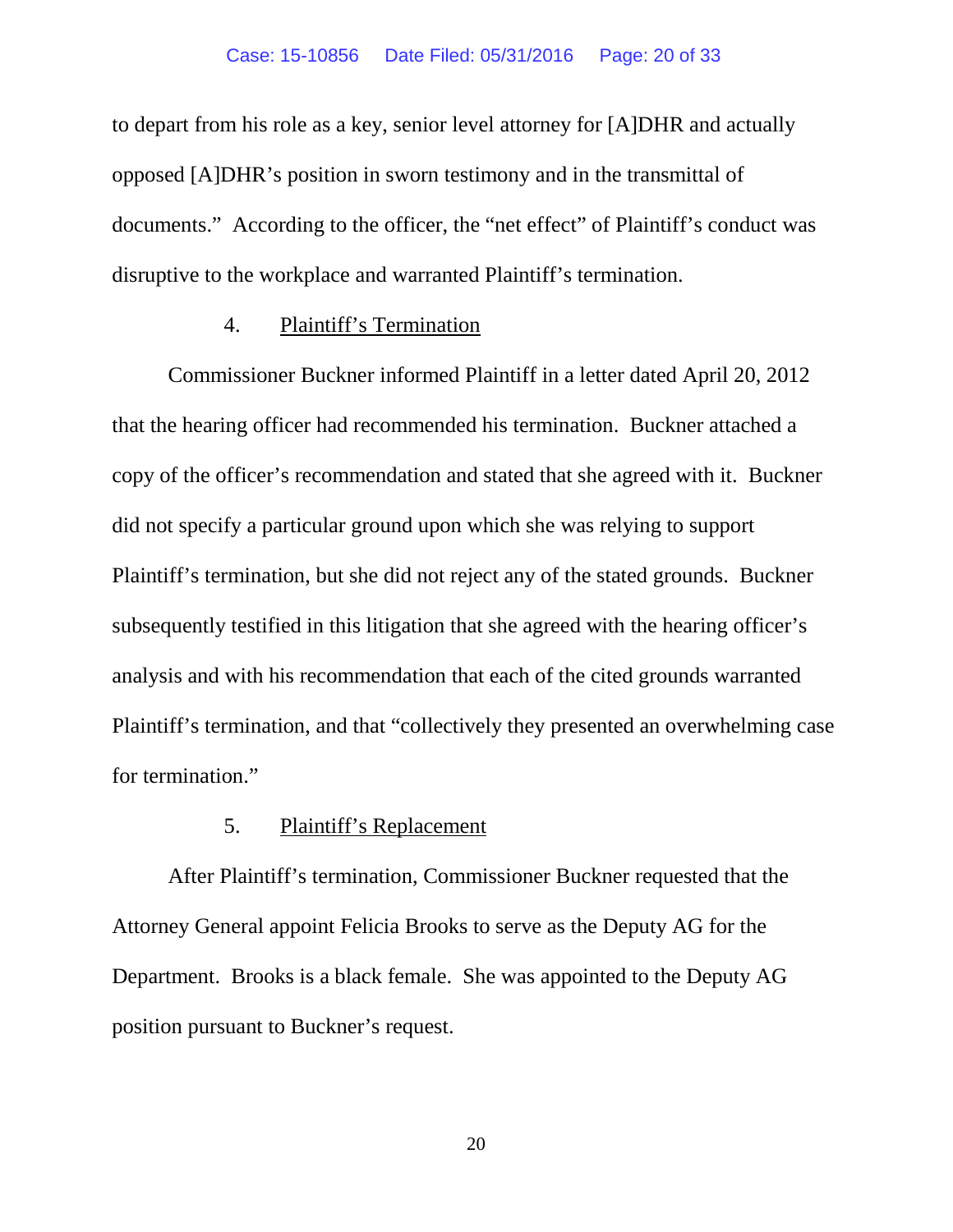#### 6. Plaintiff's Retirement Benefits

In response to his charge letter and prior to his termination hearing, Plaintiff advised Buckner that he had applied for retirement effective May 1, 2012. He requested that (1) the April 4th termination hearing be cancelled, (2) he be allowed to remain on paid leave until his retirement, and (3) his personnel file indicate that he was eligible for reemployment. Commissioner Buckner denied Plaintiff's request. Although Plaintiff has received retirement benefits since his retirement in May 2012, Buckner's denial of his request to retire in lieu of dismissal resulted in his loss of  $$26,553.45$  $$26,553.45$  $$26,553.45$  in sick leave benefits.<sup>5</sup>

### 7. Plaintiff's April 2012 EEOC Charge

After his termination, Plaintiff filed another EEOC charge dated April 27, 2012. In this charge, Plaintiff alleged that his termination was racially discriminatory and retaliatory and that the conversion of his retirement into a termination resulted in his loss of approximately \$25,000 in sick leave benefits.

# **II. Procedural History**

 $\overline{a}$ 

Plaintiff subsequently initiated this lawsuit, asserting race discrimination and retaliation claims against the Department under Title VII, race discrimination and retaliation claims against Buckner and Ficquette individually under §§ 1981 and 1983, and an Alabama state law claim against Buckner and Ficquette, individually

<span id="page-20-0"></span> $<sup>5</sup>$  Department employees are paid fifty percent of their accumulated sick leave when they retire.</sup> Employees who are dismissed are ineligible for that payment.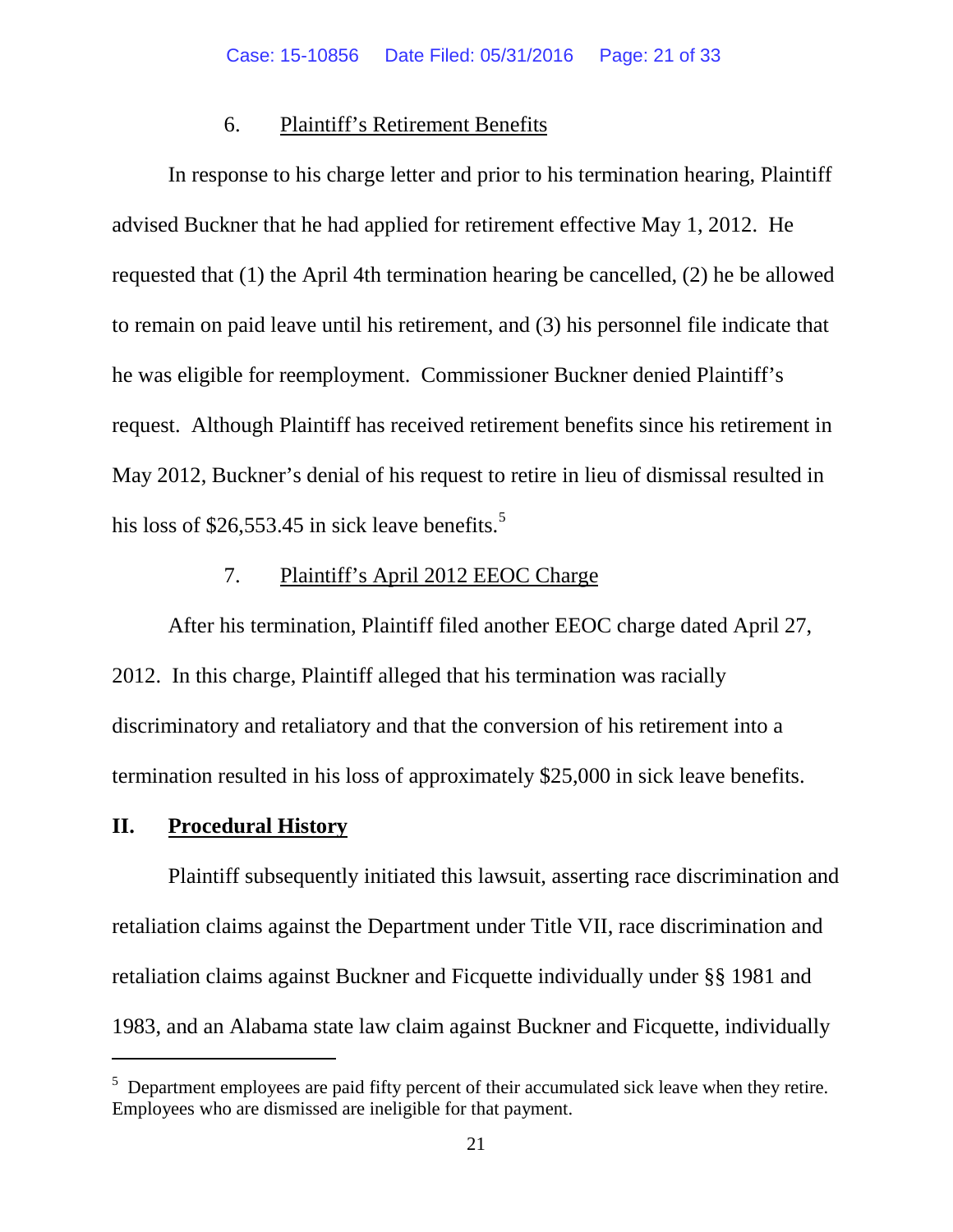and in their official capacities.<sup>[6](#page-21-0)</sup> In support of his claims, Plaintiff alleged he was reprimanded, disciplined, denied benefits, and ultimately terminated because of his race and in retaliation for (1) opposing discrimination against Rawls and participating in the *Rawls* litigation and (2) briefing a state personnel complaint against Ficquette.

Plaintiff moved for partial summary judgment on his Alabama state law claim against Buckner. Defendants moved for summary judgment on all of Plaintiff's claims. The case was referred to a magistrate judge, who issued a report and recommendation ("R&R") recommending that Plaintiff's motion be denied and that Defendants' motion be granted in full.

Specifically, the magistrate judge concluded that Plaintiff could not recover on his Alabama state law claim because he was not a classified state employee when he was terminated. Alternatively, the magistrate judge concluded that Plaintiff had not engaged in protected conduct as defined under Alabama law.

As to Plaintiff's federal race discrimination claim, the magistrate judge found no evidence from which a jury reasonably could infer a racially

<span id="page-21-0"></span><sup>&</sup>lt;sup>6</sup> Plaintiff also asserted a First Amendment retaliation claim against Buckner and Ficquette. The magistrate judge concluded that Plaintiff's First Amendment claims failed as a matter of law under a *Pickering* analysis, and that Buckner and Ficquette were entitled to qualified immunity on the claims. The district court agreed that qualified immunity precluded relief on the First Amendment claims. Plaintiff does not appeal that ruling.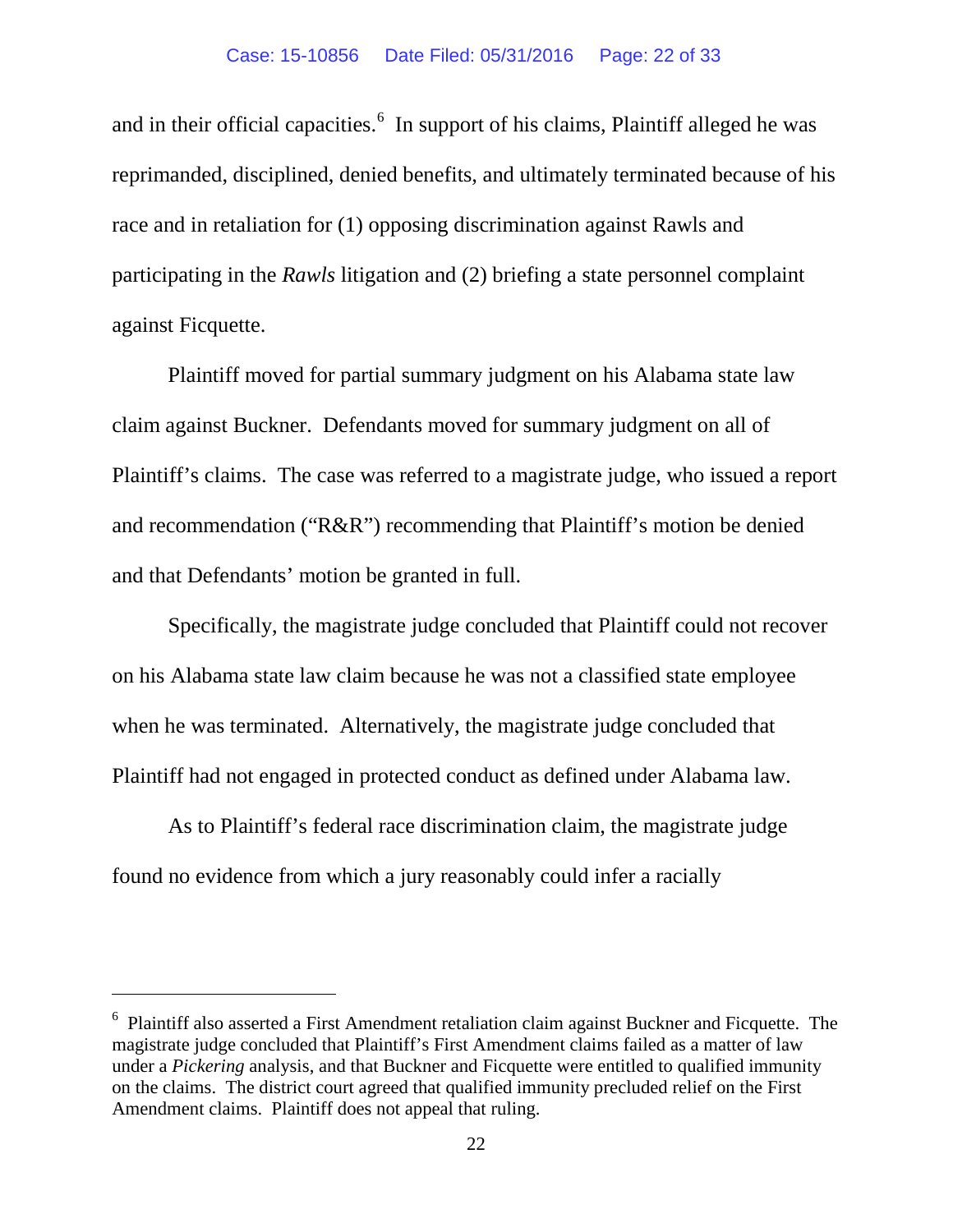discriminatory motive for Plaintiff's termination.<sup>[7](#page-22-0)</sup> Assuming without deciding that Plaintiff had nevertheless established a prima facie case of discrimination, the magistrate judge found that Plaintiff had failed to present any evidence to rebut the Department's explanation that Plaintiff was terminated not because of his race but because he violated work rules, particularly rules requiring that RAP sheets be treated as confidential information. According to the magistrate judge, Plaintiff's conduct with regard to the RAP sheets indisputably was a terminable offense.

Addressing Plaintiff's retaliation claim, the magistrate judge rejected Plaintiff's argument that he had produced direct evidence of retaliation and applied the *McDonnell Douglas* burden-shifting framework. The magistrate judge assumed without deciding that Plaintiff had raised a prima facie case of retaliation. Nevertheless, the magistrate judge determined that it was undisputed that the Department had terminated Plaintiff for non-retaliatory reasons, including (1) his failure to properly maintain the RAP sheets in accordance with Department policy and Alabama law and (2) disloyalty to the Department that was inconsistent with Plaintiff's continued legal representation of the agency. As such, the magistrate judge concluded that Plaintiff could not prevail on his retaliation claim.

<span id="page-22-0"></span> $7$  The magistrate judge concluded that Plaintiff had abandoned his race discrimination and retaliation claims to the extent those claims relied on any adverse action other than his termination. The district court agreed with that conclusion. Plaintiff does not raise it as an issue on appeal.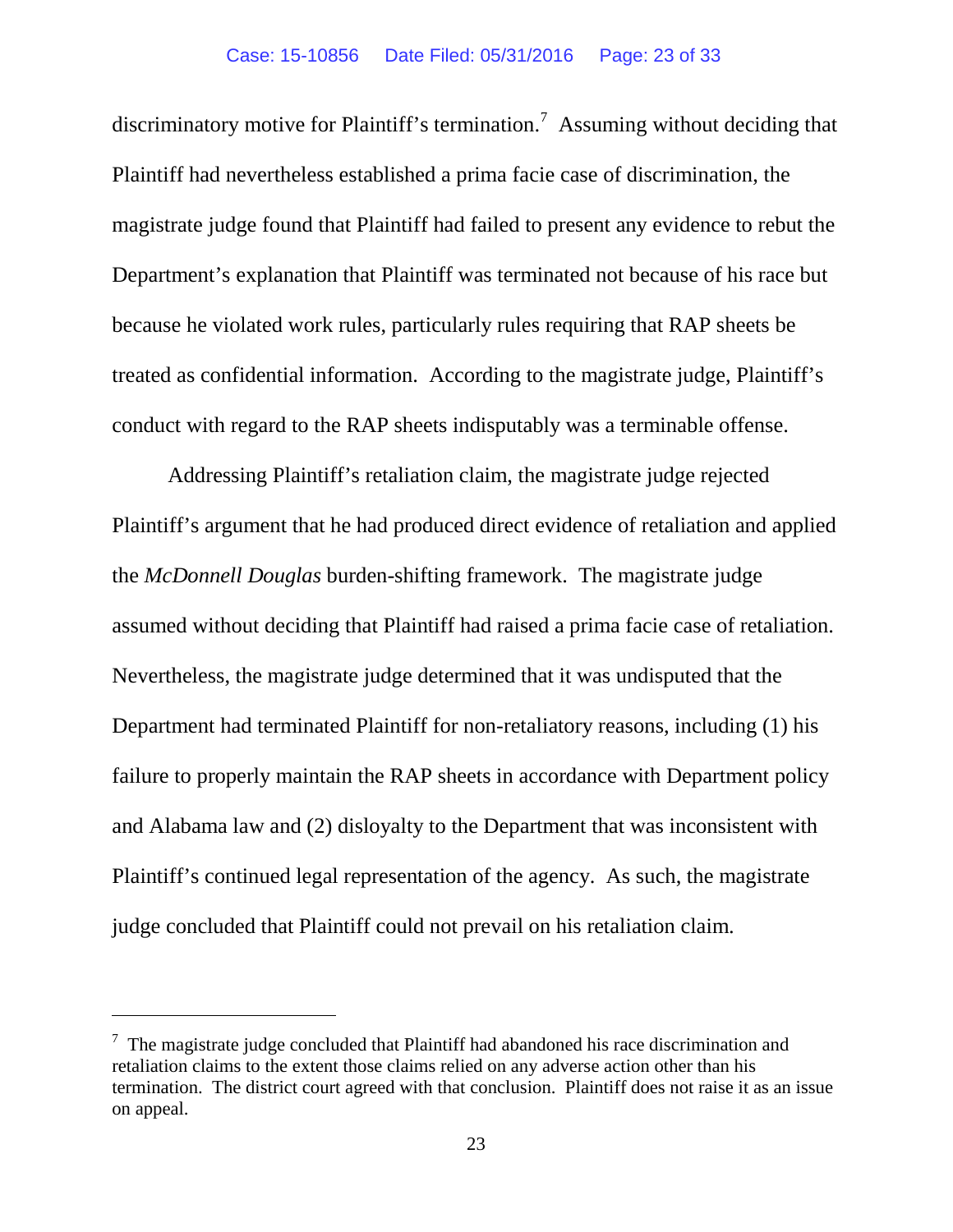The district court adopted the magistrate judge's R&R recommending summary judgment as to all claims, except that the court did not agree that summary judgment should be granted on the state law claim. The district court agreed with the magistrate judge's reasoning as to the race discrimination and retaliation claims, and granted summary judgment to Defendants on those claims. Having granted judgment on all of Plaintiff's federal claims, the district court determined it should decline to exercise jurisdiction over the remaining state claim. The court thus dismissed the state claim without prejudice to permit its refiling in state court.

### **DISCUSSION**

# **I. Standard of Review**

We review the district court's summary judgment ruling de novo, construing the evidence in the light most favorable to Plaintiff and drawing all reasonable inferences in his favor. *Hamilton v. Southland Christian Sch., Inc.*, 680 F.3d 1316, 1318 (11th Cir. 2012). We apply the same standard as the district court. *Id.*  Summary judgment is only appropriate if there are no genuine issues of material fact and Defendants are "entitled to judgment as a matter of law." *Id.* (quoting Fed. R. Civ. P. 56(a)) (internal quotation marks omitted).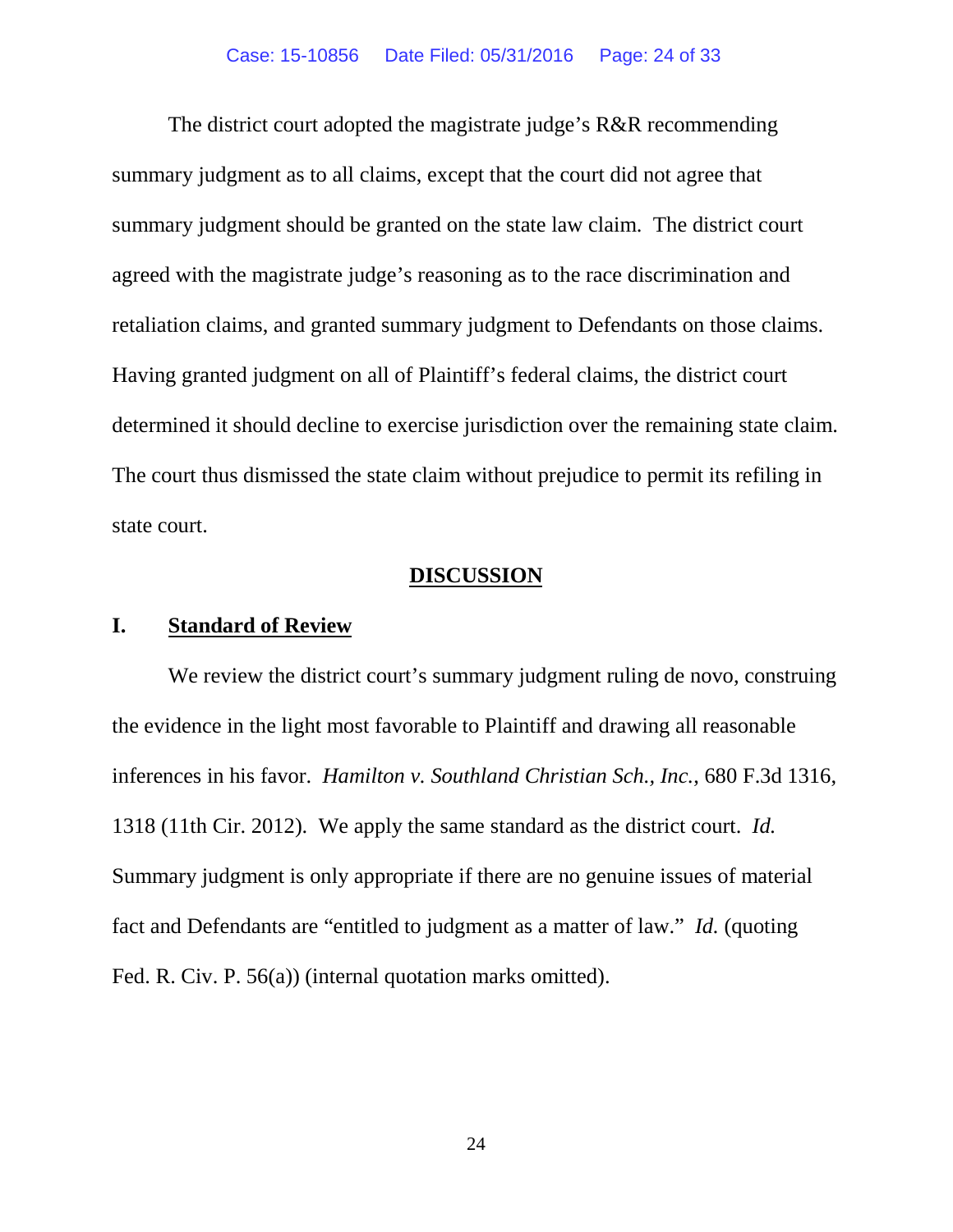# **II. Plaintiff's Retaliation Claim**

 $\overline{a}$ 

Title VII prohibits an employer from retaliating against an employee because he "has opposed any practice made an unlawful employment practice" by Title VII or because he "has made a charge, testified, assisted, or participated in any manner in an investigation, proceeding, or hearing" under Title VII.<sup>[8](#page-24-0)</sup> 42 U.S.C. § 2000e-3(a). To prevail on a Title VII retaliation claim, an employee must prove that (1) he engaged in conduct protected by the retaliation provision, (2) he suffered a materially adverse employment action, and (3) there was a causal relationship between the two. *See Chapter 7 Tr. v. Gate Gourmet, Inc.*, 683 F.3d 1249, 1258 (11th Cir. 2012). The relationship required by the third prong is "butfor" causation. *Univ. of Texas SW Med. Ctr. v. Nassar,* 133 S. Ct. 2517, 2534 (2013). That is, the employee must show that he would not have suffered the adverse action if he had not engaged in the protected conduct. *Id.* at 2533.

Testifying in a Title VII proceeding constitutes participation protected against retaliation under 42 U.S.C. § 2000e-3(a). Plaintiff thus engaged in protected conduct when he testified in the *Rawls* case in January and February of

<span id="page-24-0"></span><sup>&</sup>lt;sup>8</sup> Title VII and § 1981 "have the same requirements of proof and use the same analytical framework." *Standard v. A.B.E.L. Servs., Inc.,* 161 F.3d 1318, 1330 (11th Cir. 1998). *See also Goldsmith v. Bagby Elevator Co., Inc.*, 513 F.3d 1261, 1277 (11th Cir. 2008) (noting that a retaliation claim has the same elements whether it arises under Title VII or § 1981). Thus, we analyze Plaintiff's Title VII claim with the understanding that our analysis applies to his § 1981 claim as well.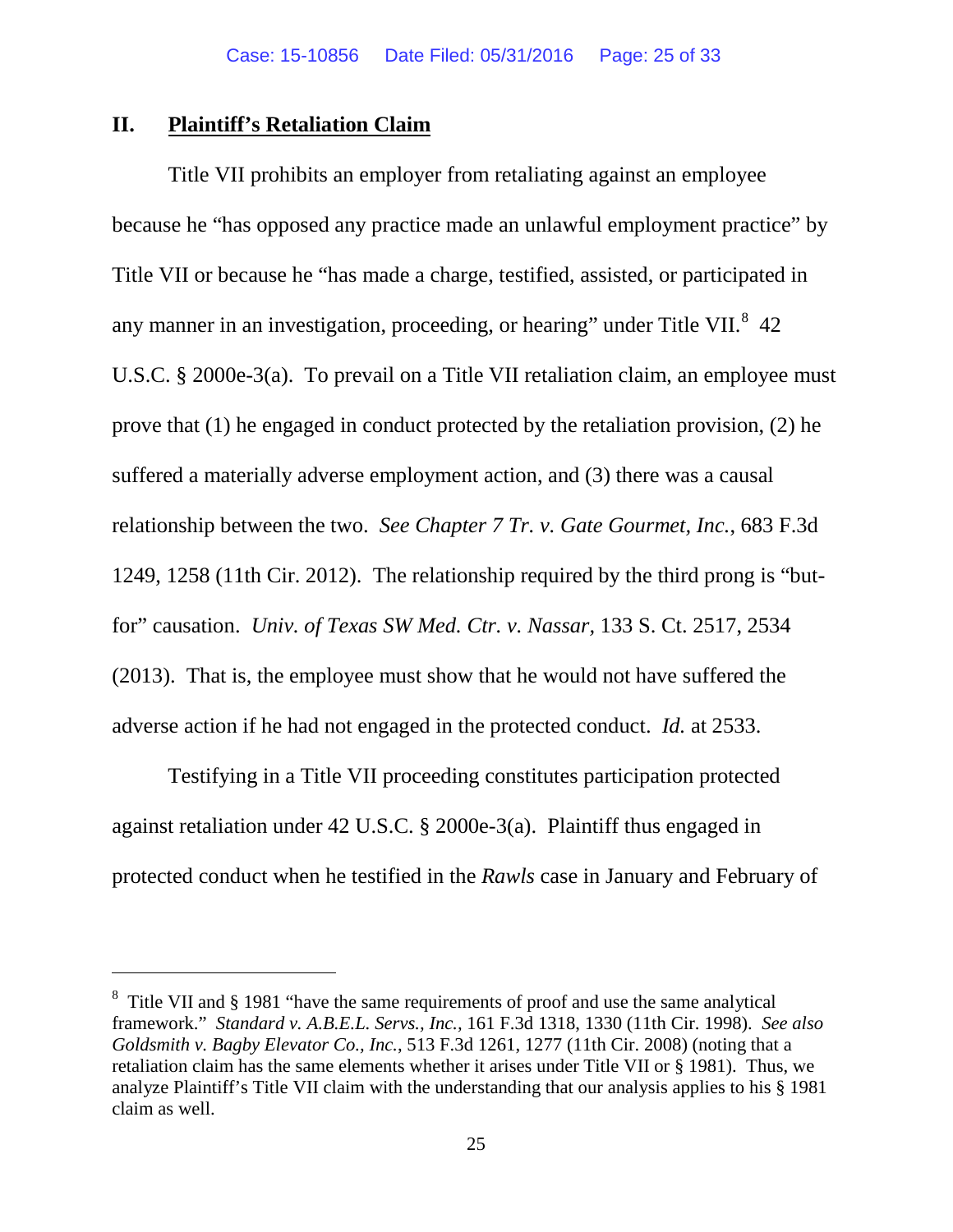2012.[9](#page-25-0) *See Merritt v. Dillard Paper Co.*, 120 F.3d 1181, 1186 (11th Cir. 1997) ("Under the plain language of the [participation clause], those who testify or otherwise participate in a Title VII proceeding are protected from retaliation for having done so."). Plaintiff suffered a materially adverse action when his employment was terminated in April 2012, a few months after his second deposition in *Rawls*. The determinative question for this appeal is whether Plaintiff has presented evidence sufficient to allow a jury to determine that his testimony in *Rawls* was a "but-for" cause of his termination. *See Nassar*, 133 S. Ct. at 2534. We hold that he has produced sufficient evidence to withstand Defendants' motion for summary judgment.

A plaintiff may rely on direct or circumstantial evidence to show that an adverse action was retaliatory. *See Wilson v. B/E Aerospace, Inc.*, 376 F.3d 1079, 1085 (11th Cir. 2004).Direct evidence is "evidence, which if believed, proves" retaliation "without inference or presumption." *Merritt*, 120 F.3d at 1189 (quotation marks omitted). For example, we have characterized the following statement as direct evidence of retaliation: "[Y]our deposition was the most damning to [the company's] case, and you no longer have a place here at [the

<span id="page-25-0"></span><sup>&</sup>lt;sup>9</sup> Plaintiff also arguably engaged in conduct protected by the opposition clause during the deposition and at various other times during his employment. We limit our discussion to his conduct under the participation clause because its protection is more expansive than that of the opposition clause. *See E.E.O.C. v. Total Sys. Servs. Inc.*, 221 F.3d 1171, 1175–1176 (11th Cir. 2000) (discussing the "two different levels of protection" offered by the participation and opposition clauses).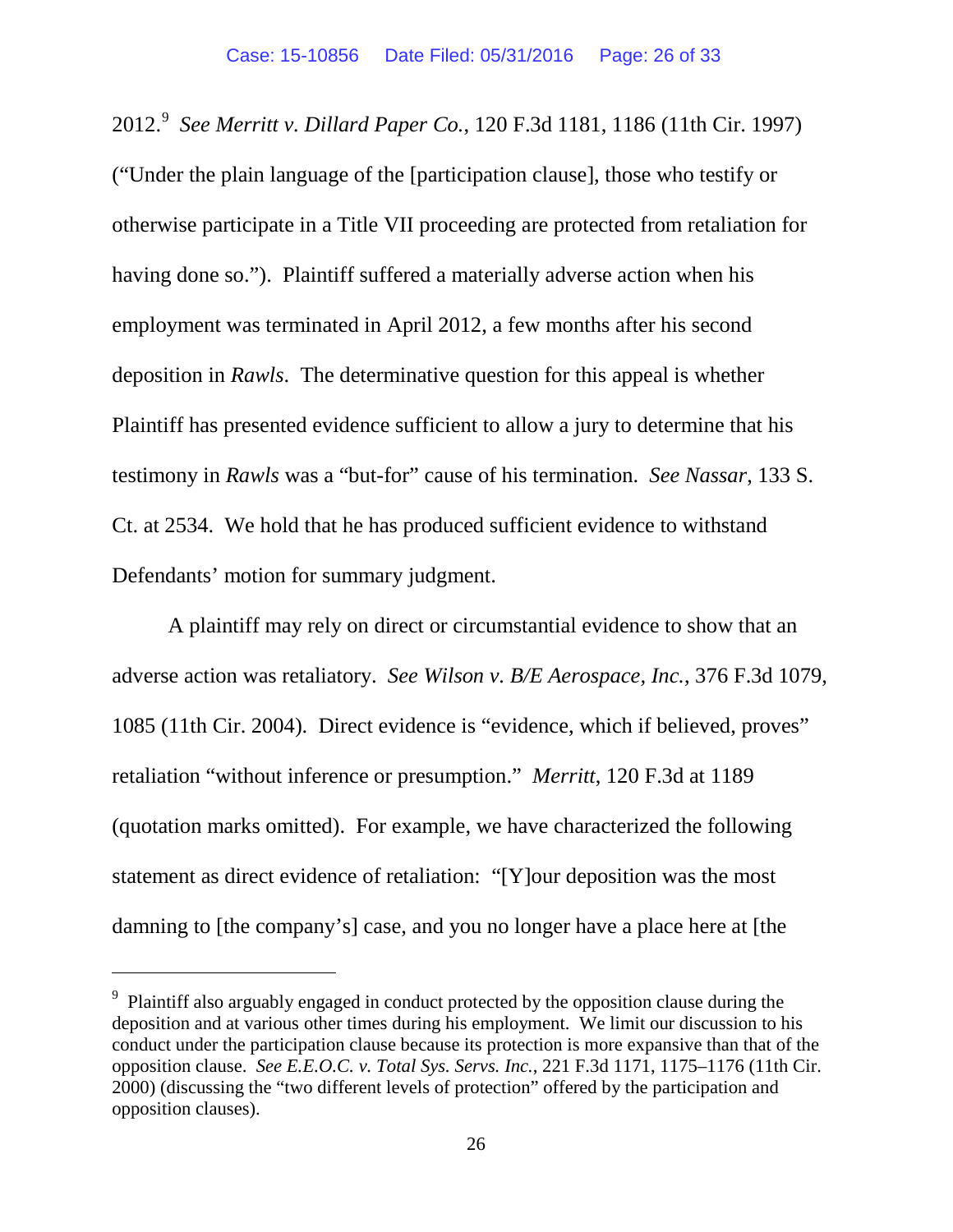company]." *Id.* at 1190. Summary judgment is not appropriate if the plaintiff has presented direct evidence. *Id.* at 1189.

When a plaintiff relies only on circumstantial evidence, we generally apply the *McDonnell Douglas* burden-shifting framework to determine whether his claim should survive a motion for summary judgment. *See Brown v. Ala. Dep't of Transp*., 597 F.3d 1160, 1181 (11th Cir. 2010). Under that framework, the plaintiff must first establish a prima facie case that an adverse action was retaliatory. *Id.* The burden then shifts back to the employer to articulate a legitimate, non-retaliatory reason for the adverse action, which the plaintiff has an opportunity to rebut with evidence of pretext. *Id.* at 1181–1182. Although we often find it to be useful, we have recognized that the *McDonnell Douglas*  framework "is not the exclusive means" of prevailing on a Title VII claim based on circumstantial evidence. *Vessels v. Atlanta Indep. Sch. Sys.*, 408 F.3d 763, 768 n.3 (11th Cir. 2005). A plaintiff's claim will also survive summary judgment if he otherwise presents "enough circumstantial evidence to raise a reasonable inference" that an adverse action was taken against him in violation of Title VII. *Hamilton*, 680 F.3d at 1320.

The evidence in this case is sufficient to at least raise the inference. Commissioner Buckner began the investigation that led to Plaintiff's termination within a month of Plaintiff's first deposition in *Rawls*, and just prior to his second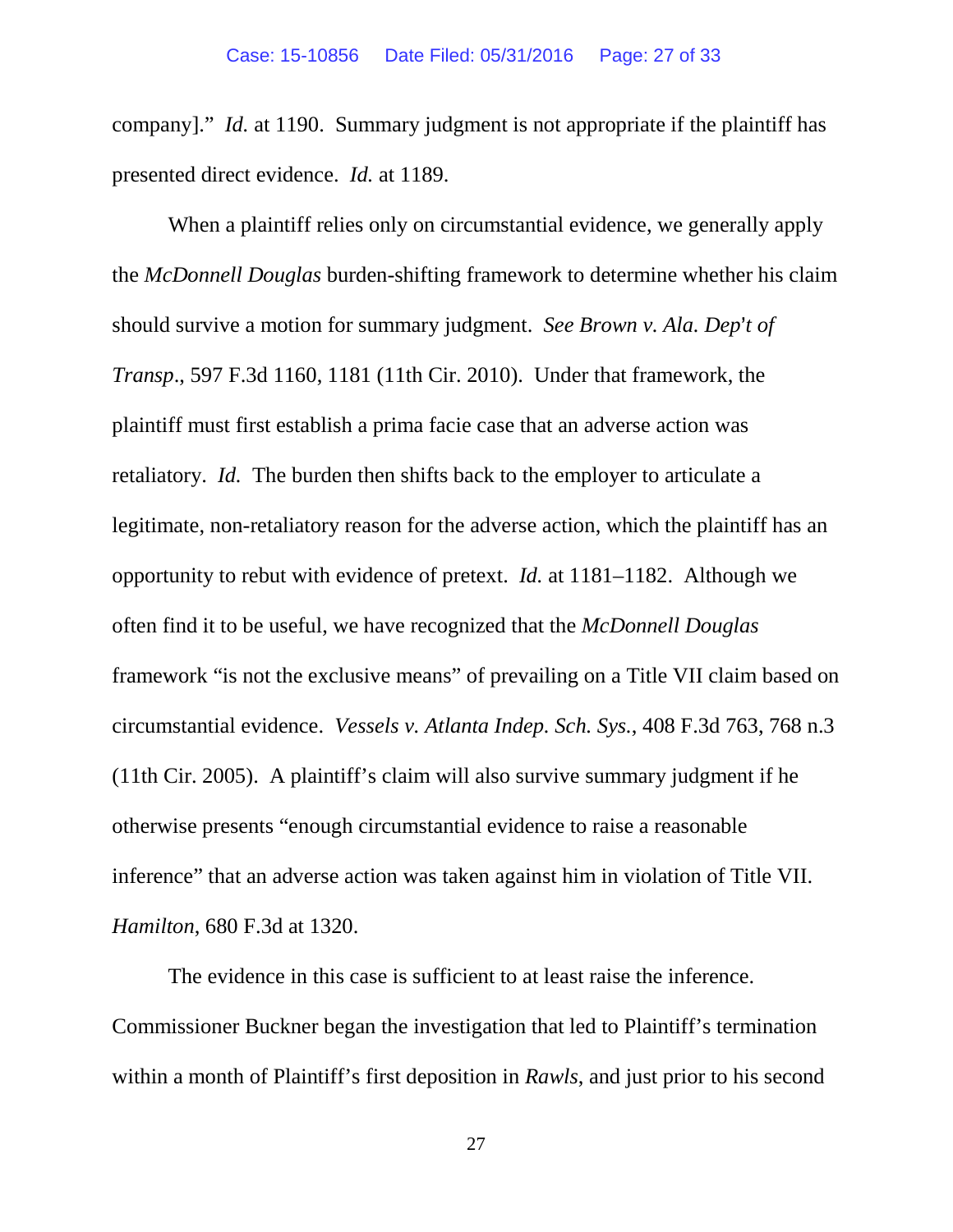deposition*.* During the investigation, Buckner searched Plaintiff's Department computer using the search terms "Carolyn Rawls," "Retaliation," "Racial Discrimination," and "Ficquette." A reasonable jury could infer from the timing and the focus of the investigation that it was prompted by Plaintiff's testimony that Ficquette had discriminated against Rawls, and not just by the discovery of facts during Plaintiff's deposition suggesting that he had engaged in other misconduct, such as improperly storing and producing RAP sheets or failing to follow protocol with respect to Rawls's 2009 appraisal.

A few weeks after Plaintiff's second deposition in *Rawls*, Buckner sent him a charge letter advising him that she was seeking his termination. The hearing officer subsequently held a hearing and issued a written decision recommending Plaintiff's termination on multiple grounds, including "disruptive conduct" in the workplace. As an example of disruptive conduct, the hearing officer stated that Plaintiff had "actually opposed [A]DHR's position in sworn testimony." In several other statements made in support of the disruptive conduct ground, the hearing officer suggested<sup>[10](#page-27-0)</sup> that Plaintiff acted improperly by assisting Rawls in her race discrimination case and opposing the Department in litigation. This officer was not the decision-maker. That role fell to Commissioner Buckner, but she accepted

<span id="page-27-0"></span> $10$  The parties dispute whether the hearing officer's statements constitute direct evidence of retaliation. We do not need to resolve the dispute to decide this appeal. Regardless of how it is characterized, the evidence is sufficient to raise a triable issue of fact as to whether Plaintiff's testimony in *Rawls* was a but-for cause of his termination.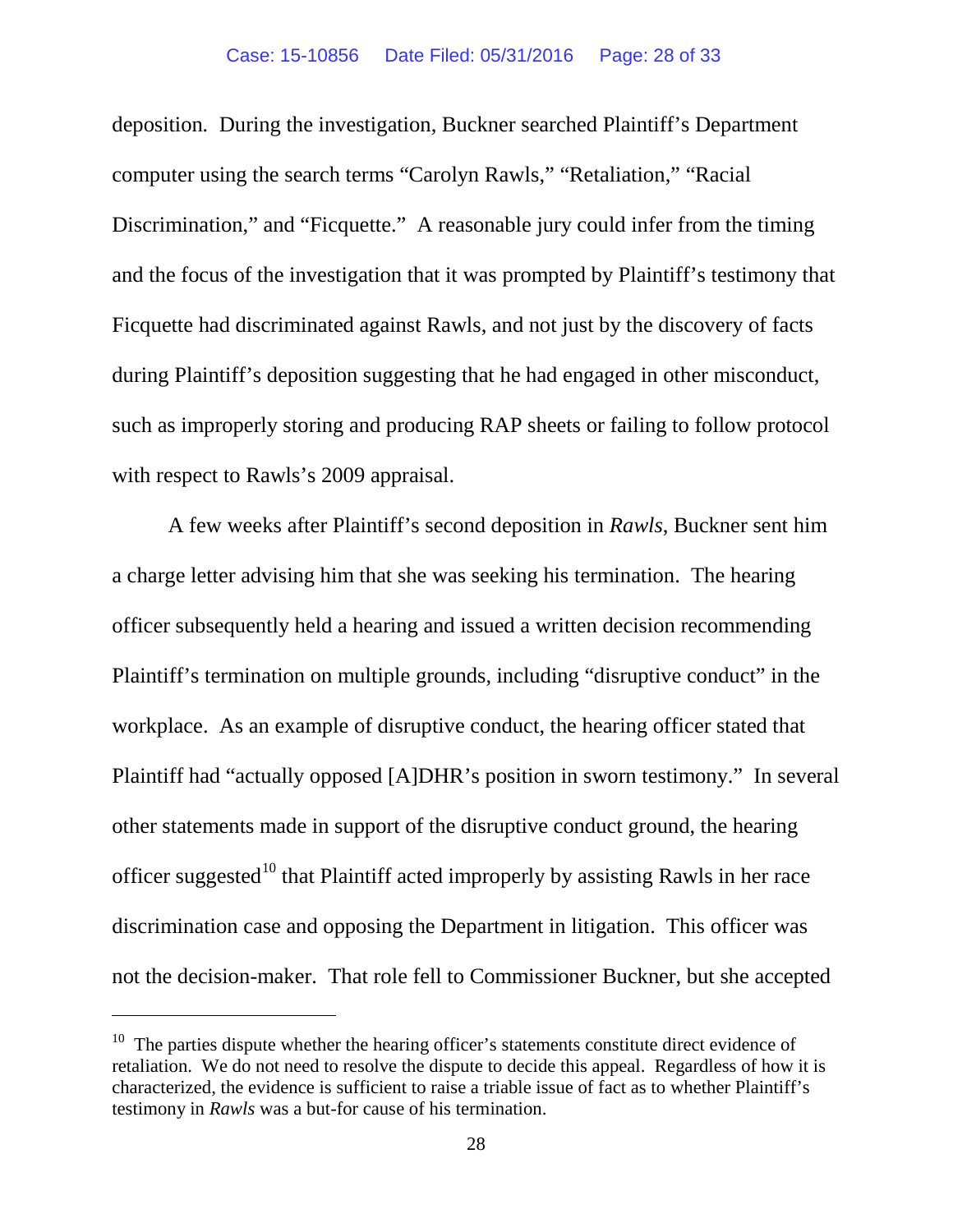the hearing officer's recommendation in full and without modification. She also testified in this litigation that she believed Plaintiff had been disloyal by "get[ting] involved" in Rawls's case against the Department. Based on all of this evidence, a jury reasonably could infer that Plaintiff would not have been terminated but for his deposition testimony in *Rawls.*

In fact, the magistrate judge seemed to accept that Plaintiff was fired, in part, because of his participation in *Rawls.* He nevertheless recommended granting summary judgment on Plaintiff's retaliation claim, suggesting that Plaintiff's position as a Department attorney, and his corresponding duty of loyalty, rendered his participation in *Rawls* a terminable offense. There is no authority to support such a limitation on the scope of Title VII's retaliation provision under the facts of this case. Plaintiff did not represent the Department in the *Rawls* matter. His testimony during a deposition in that litigation, as a fact witness and pursuant to a subpoena, falls within the plain language of the participation clause and, under our controlling precedent, was not a proper ground for his termination. *See Merritt,*  120 F.3d at 1189.

The magistrate judge also indicated that summary judgment was warranted by evidence showing Plaintiff was terminated for legitimate reasons, particularly his improper maintenance and disclosure of RAP sheets. We agree with the magistrate judge that the Department can legitimately fire an employee for various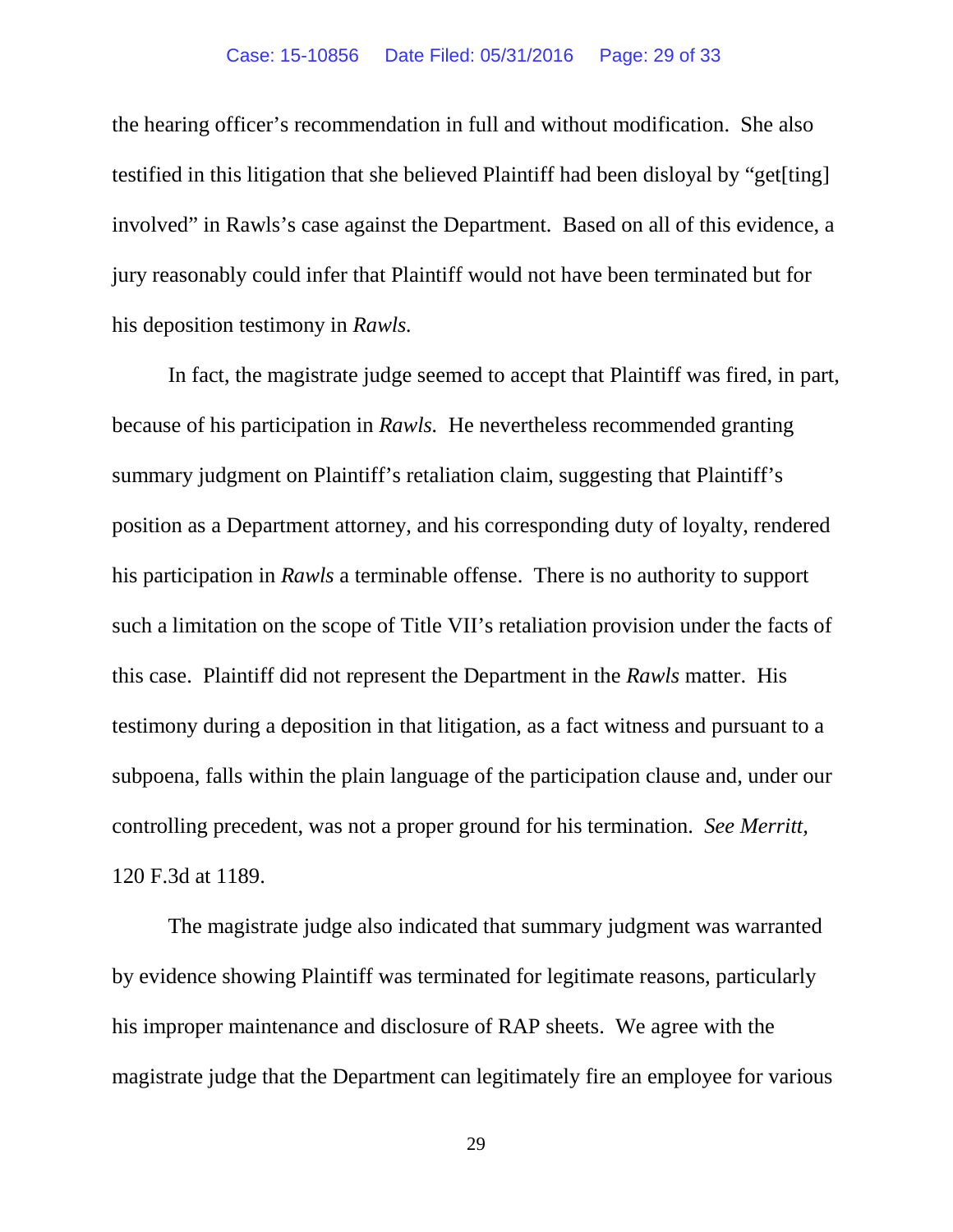types of workplace misconduct, including improper maintenance of RAP sheets, insubordination as reflected by the employee's handling of the appraisal of an employee under his supervision, and unauthorized use of the employee's Department computer for personal matters. But we do not find the record evidence here sufficient to establish, as a matter of law, that Defendants did fire Plaintiff for these legitimate reasons. As discussed, there is conflicting evidence as to whether Plaintiff violated any law or policy in his manner of storing RAP sheets. Moreover, there is evidence suggesting that Plaintiff's termination was at least partially motivated by his protected deposition testimony in *Rawls.* Accordingly, it is for the jury to decide whether, notwithstanding the RAP sheet issue and other alleged misconduct, Plaintiff's testimony in *Rawls* was the "but-for" cause of his termination.

#### **III. Plaintiff's Race Discrimination Claims**

Title VII prohibits employment discrimination on the basis of race, color, religion, sex, or national origin. 42 U.S.C. § 2000e–2(a)(1). Like retaliation, discrimination in violation of Title VII may be proven either by direct or circumstantial evidence. *Crawford v. Carroll*, 529 F.3d 961, 975-976 (11th Cir. 2008). Again, when a claim is based on circumstantial evidence, we generally apply the burden-shifting *McDonnell Douglas* framework. *See Vessels*, 408 F.3d at 767. But we recognize that a plaintiff's claim will survive summary judgment if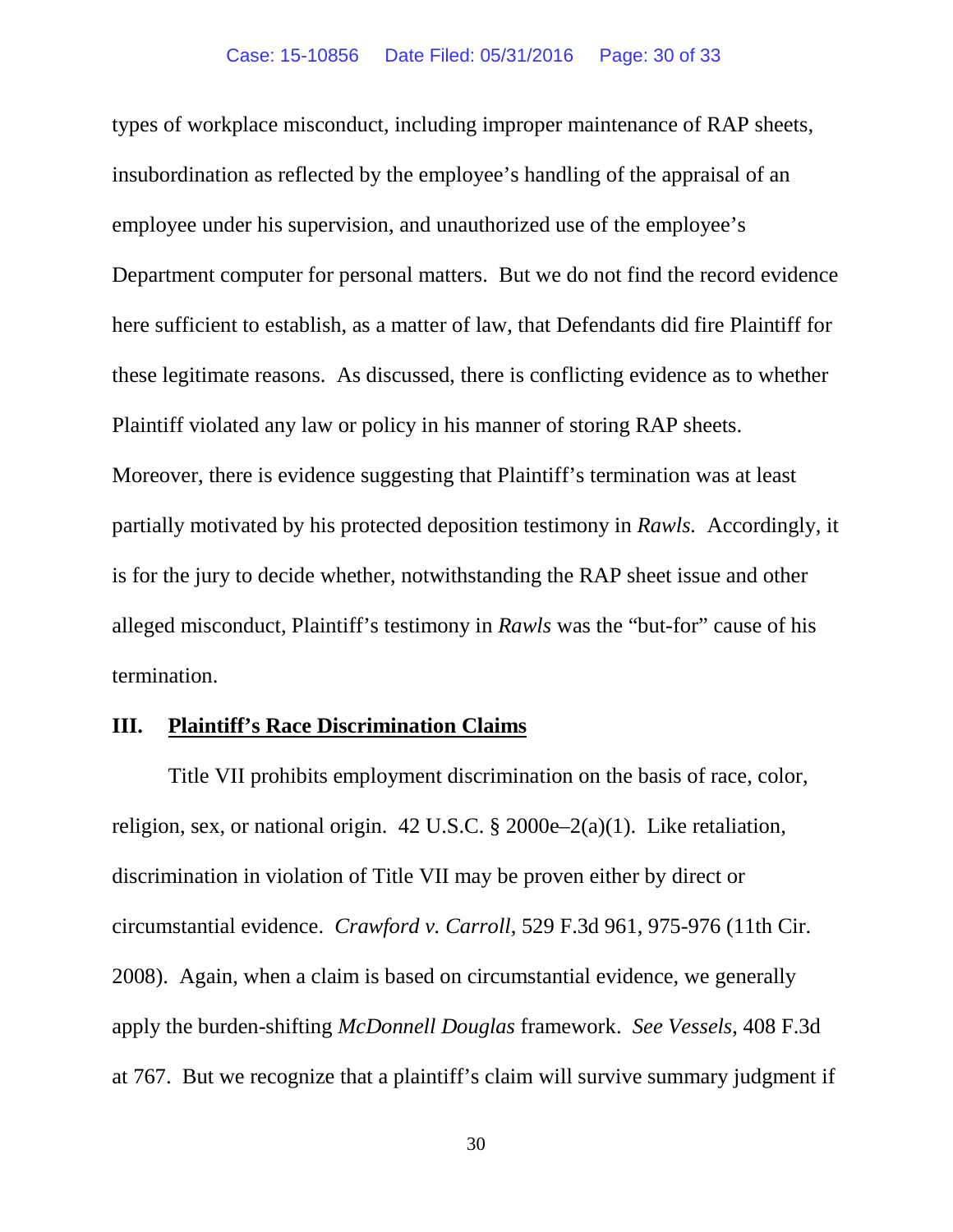he otherwise presents "enough circumstantial evidence to raise a reasonable inference of intentional discrimination." *Hamilton*, 680 F.3d at 1320.

Plaintiff relied only on circumstantial evidence to support his race discrimination claim, and the magistrate judge analyzed the claim under the *McDonnell Douglas* framework. Assuming Plaintiff had established a prima facie case, the magistrate judge concluded his race discrimination claim could not survive summary judgment because the evidence conclusively showed that Defendants had fired Plaintiff for a legitimate, non-discriminatory reason and Plaintiff failed to present any evidence of pretext. Finding no evidence from which a jury reasonably could conclude that Plaintiff's termination was racially motivated, the magistrate judge recommended granting summary judgment on the claim.

Plaintiff designated his race discrimination claim as an issue for appeal, but he did not cite any evidence or authorities in support of the claim in his appellate brief. Instead, he merely stated that he had "presented ample circumstantial evidence of discrimination" below. This conclusory statement was insufficient to preserve Plaintiff's race discrimination claim for appeal. *See Sapuppo v. Allstate Floridian Ins. Co.*, 739 F.3d 678, 681 (11th Cir. 2014) ("We have long held that an appellant abandons a claim when he either makes only passing references to it or raises it in a perfunctory manner without supporting arguments and authority.");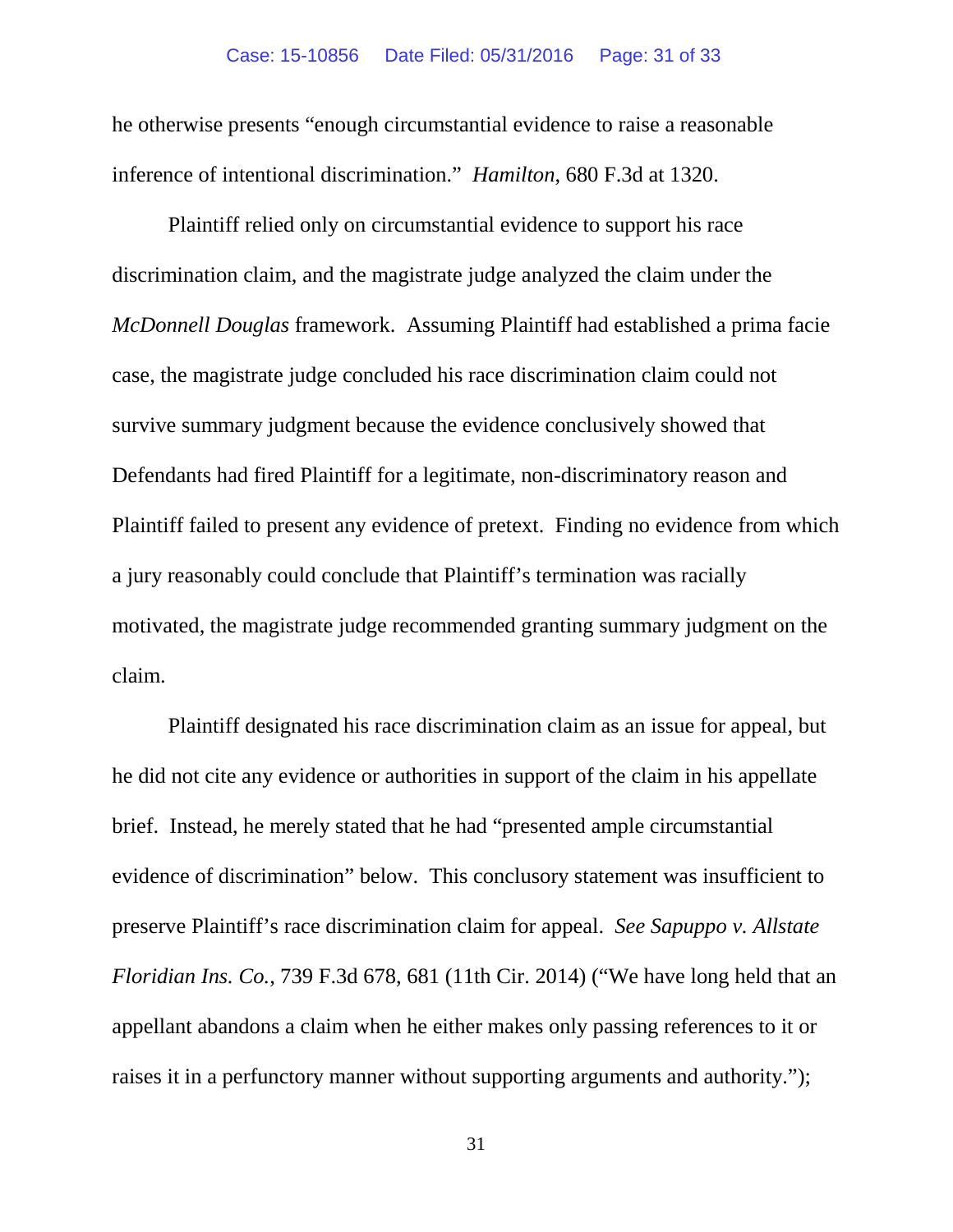*Hamilton*, 680 F.3d at 1319 ("A passing reference to an issue in a brief is not enough, and the failure to make arguments and cite authorities in support of an issue waives it."). Plaintiff has abandoned his race discrimination claim by failing to cite any evidence or authority in support of it.

In any event, we agree with the magistrate judge's conclusion that Defendants are entitled to summary judgment on Plaintiff's race discrimination claim. Applying the *McDonnell Douglas* framework, a plaintiff may establish a prima facie case of race discrimination with evidence that (1) he belongs to a protected class, (2) he was subjected to an adverse employment action, (3) his employer treated similarly situated employees outside of his classification more favorably, and (4) he was qualified to do the job. *See Wilson*, 376 F.3d at 1091. Plaintiff's protected class is his race, and the adverse action at issue is his termination. Plaintiff does not cite evidence in his appellate brief to suggest that he was treated less favorably than any employee of a different race with respect to his termination.<sup>11</sup> And it is undisputed that, after being terminated, Plaintiff was replaced in the Deputy AG position by a black female, pursuant to Buckner's request.

Even assuming, as did the magistrate judge, that Plaintiff could establish a prima facie case, he has not presented any evidence that the reasons asserted for his

<span id="page-31-0"></span> $11$  The white employees referred to in Plaintiff's summary judgment brief below were not similarly situated to him either in their job duties or in their alleged misconduct.